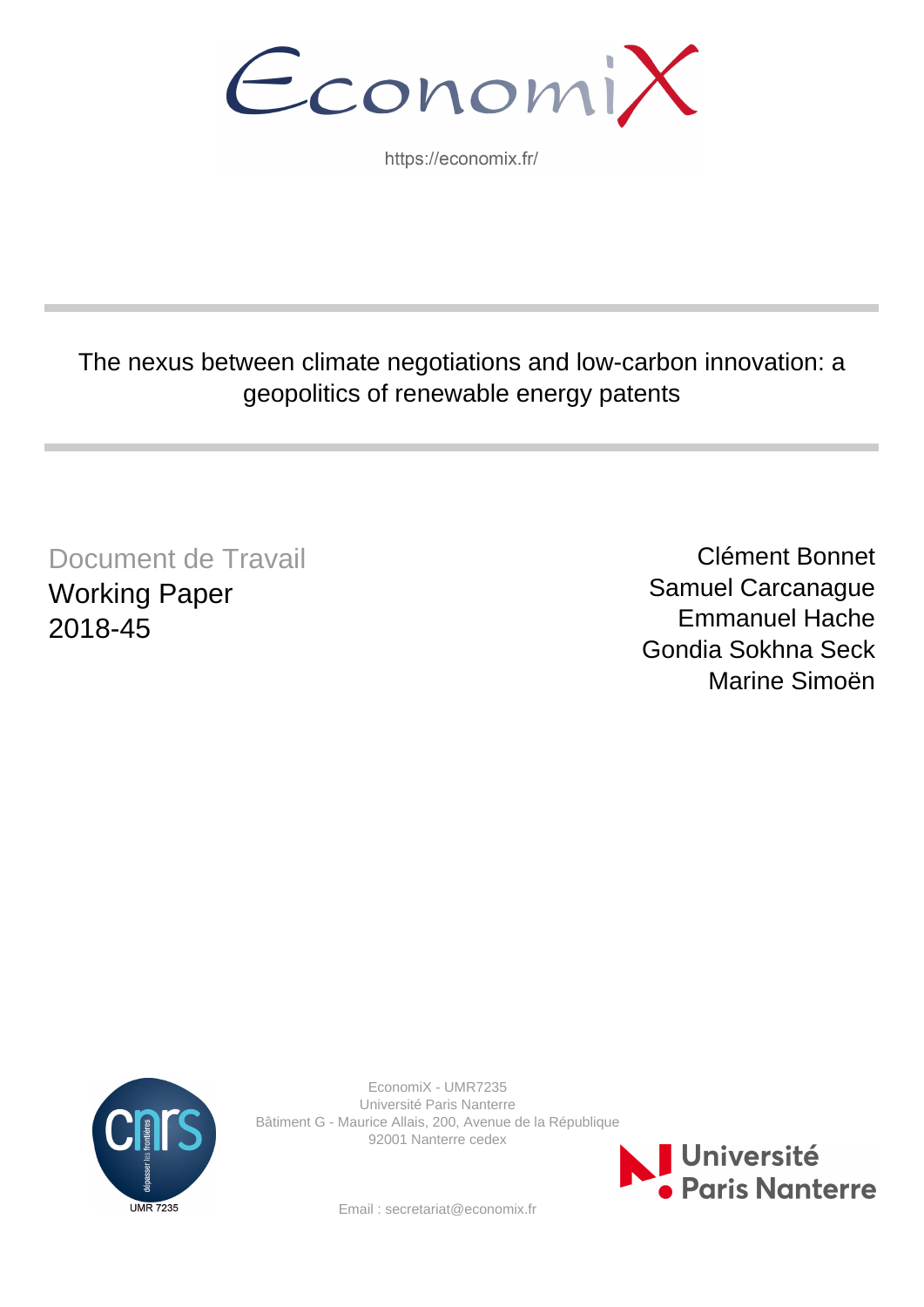# **The nexus between climate negotiations and low-carbon innovation: a geopolitics of renewable energy patents**☆

**Clément BONNETa,c***\** **, Samuel CARCANAGUE<sup>b</sup> , Emmanuel HACHE** *a,b c* **Gondia Sokhna SECK<sup>a</sup> , Marine SIMOEN<sup>a</sup>**

*October 18th , 2018*

*Abstract:*

*Intellectual property is a central issue in the climate negotiations. On the one hand, it shapes and encourages innovation in low-carbon technologies. On the other hand, it reduces access to these technologies by giving patent holders market power. We analyze the interactions between climate negotiations and the acquisition of patents on renewable energy technologies. First, we recall the geopolitical nature of intellectual property and explain how it is modified by the particularities of low-carbon innovation. The second part of this article is devoted to an inventory of the production of inventions in renewable energy technologies (RETs). In particular, we focus on the relative technological advantages of countries and the value of patented inventions. Major changes are observed in the geographical distribution of low-carbon innovation during the 2000s and they foreshadow a reorganization of the geopolitical balances of innovation in renewable energies.*

*Keywords: Patent data, energy transition, renewable energy technology, innovation, international relations.*

*JEL Classification: Q42, Q55, O31, O38.*

\_\_\_\_\_\_\_\_\_\_\_\_\_\_\_\_\_\_\_\_\_\_\_\_\_\_\_\_\_\_\_\_\_\_

 $\dot{\gamma}$  This study received the financial support of the French National Research Agency (ANR) and this article is part of the GENERATE (Renewable Energies Geopolitics and Future Studies on Energy Transition) project. The authors are very grateful to François Kalaydjian and Jérôme Sabathier for insightful comments and suggestions. Of course, any remaining errors are ours. The views expressed herein are strictly those of the authors and are not to be construed as representing those of IFP Énergies Nouvelles.

a. IFP Énergies Nouvelles, 1–4 av. de Bois Préau, F-92852 Rueil-Malmaison, France.

b. The French Institute for International and Strategic Affairs, (IRIS), France.

c. EconomiX-CNRS, University of Paris Nanterre, France.

<sup>\*</sup> Corresponding author. Tel.: +33 6 45 44 22 38

E-mail address: clement.bonnet@ifpen.fr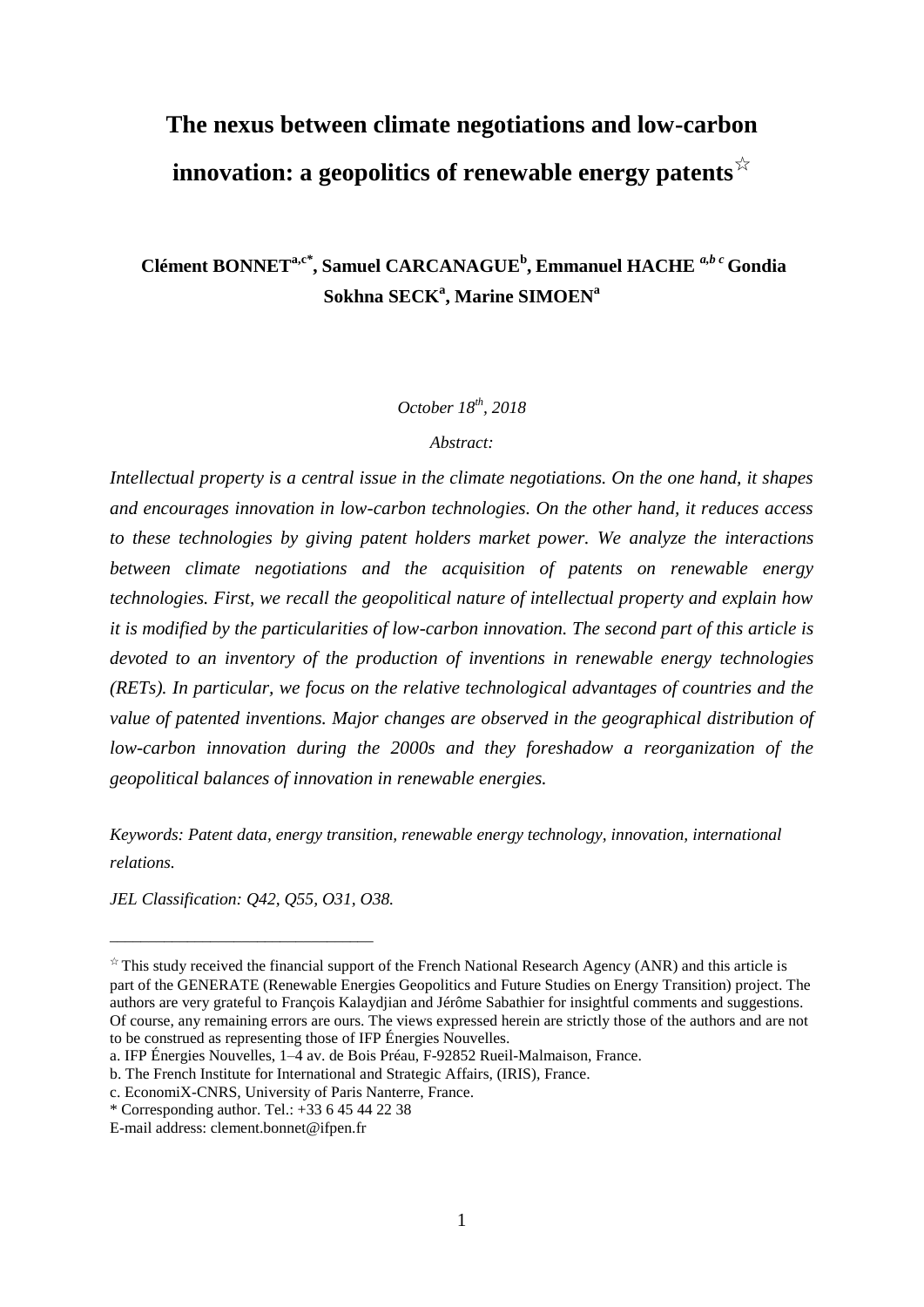# **I. Introduction.**

The consequences of global warming will affect all countries (Stern et al., 2006). And because atmospheric temperature has the characteristics of a public good, its protection requires countries to commit to reducing their Greenhouse Gas (GHG) emissions. This way of thinking about climate change is well known and places international climate negotiations, conducted within the framework of the UNFCC, $<sup>1</sup>$  at the core of all hopes in the fight against</sup> climate change. However, the willingness shown by most States to make each Conference Of Parties (COP) a success contributes to partially conceal the geopolitical mechanisms that drive these negotiations. Thus, after the failure of COP 15 in Copenhagen in 2009, US President Obama welcomed a significant agreement, "*one that takes us farther than we have ever gone before as an international community*", and welcomed the fact that the United States (US) had renewed their leadership in the international climate negotiations.<sup>2</sup> More recently, COP 21 was almost unanimously hailed as a success by both governments and most media (Bodansky, 2016).

However, facts are stubborn and there remain significant doubts about the achievement of the objectives of the Paris Agreement. The national contributions pledged by States at COP 21 would lead to an average global warming between 2.6°C and 3.1°C above pre-industrial levels (Rogelj et al., 2016). More, their revisions following ratification of the agreement by a significant proportion of the countries concerned would likely limit global warming below  $3.5^{\circ}$ C.<sup>3</sup> Three major risks compromise the achievement of the objectives of COP 21 (Peters et al., 2017): the low level of emission reduction commitments made so far, the low deployment rate of low-carbon technologies and the centrality of the so-called negative emission technologies, which are crucial in most scenarios but remain largely hypothetical at the moment.<sup>4</sup> It is also worth mentioning the non-linearity of the GHG emission reduction costs which considerably increases financing needs after 2030; the commitments made at COP 21 do not go beyond that date (Rose et al., 2017).

<sup>&</sup>lt;sup>1</sup> United Nations Framework Convention on Climate Change

<sup>&</sup>lt;sup>2</sup> By way of comparison, the President was greeted on his arrival on the last day of the negotiations by Hilary Clinton with the words "Mr. President, this is the worst meeting I've been to since the eight-grade student council" (Meilstrup, 2010).

<sup>3</sup> https://climateactiontracker.org/global/temperatures/

<sup>&</sup>lt;sup>4</sup> On this point, simulation exercises show that if these technologies cannot be deployed on a large scale, shortterm actions must be significantly more ambitious than those announced so far (Larkin et al., 2018). Some authors speak of a bet made on the future, given the great uncertainties about negative-emitting technologies (Fuss et al., 2014).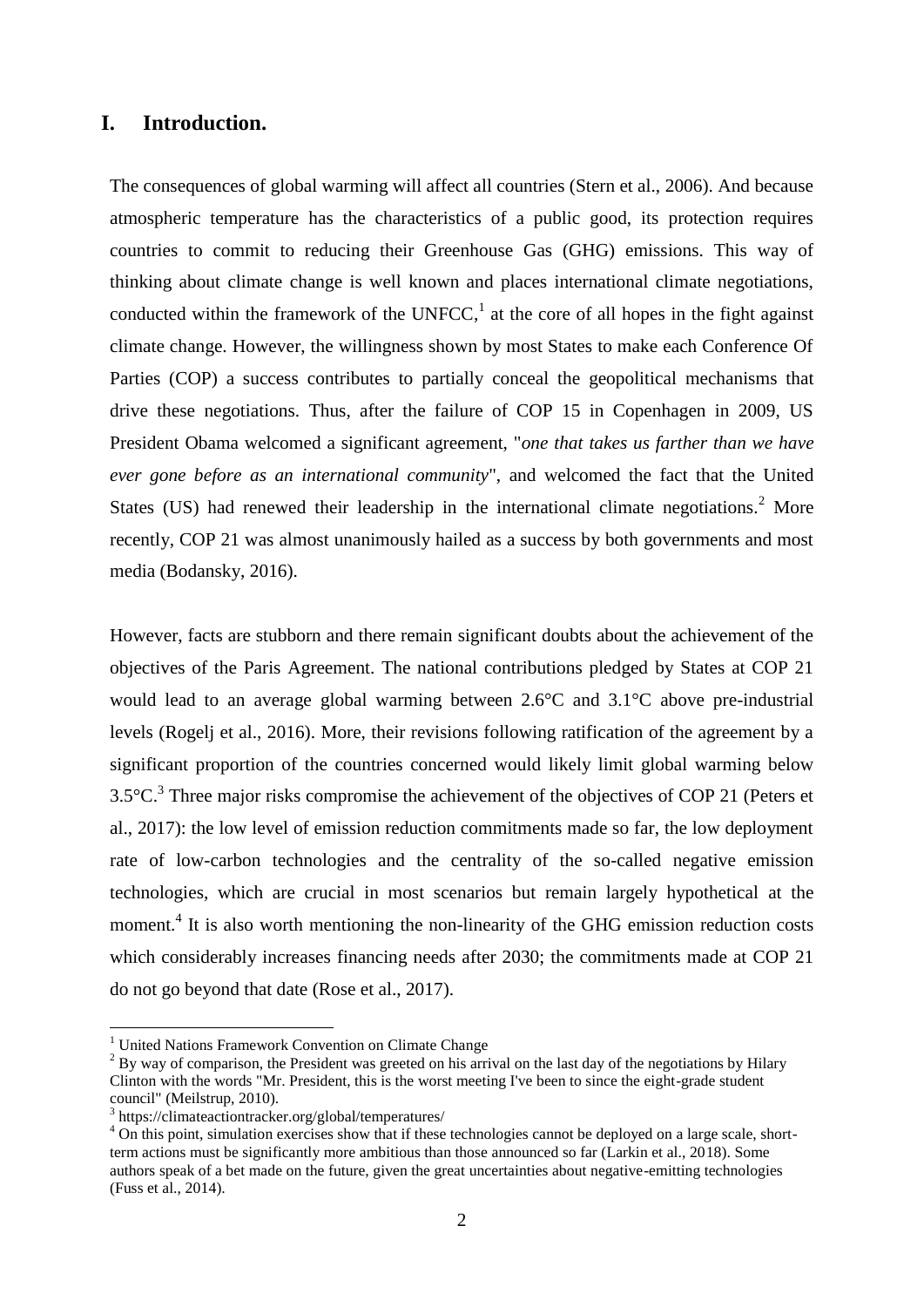In many cases, these risks are related to low-carbon technology and its widespread diffusion. This is not surprising since the energy transition to combat global warming can be described as a technological revolution (Criekemans, 2018). To understand the gap between the objectives of the international community and the concrete actions of governments, it is necessary to understand the geopolitical issues related to low-carbon technologies and how they can influence the evolution of climate negotiations. In this article, we will focus more particularly on renewable energy technologies (RETs) because they are both at the core of policies to reduce energy production-related GHG emissions and perceived as very dynamic sectors in terms of innovation. Our analysis of the geopolitics of RETs highlights the role of intellectual property. On the one hand, the history of intellectual property systems shows that they have created major geopolitical issues between countries since they determine the exclusivity rights that shape production and access to technology. On the other hand, intellectual property on low-carbon technologies is subject to additional geopolitical tensions as it is intrinsically linked to international negotiations. In the first part of this article, we analyze in detail the geopolitical nature of intellectual property, the interactions of low-carbon innovation with climate negotiations and emphasize the importance of the role of public authorities. Indeed, innovation in RETs is very largely dependent on public authorities that have historically played a key role in the energy sector and in financing innovation, and for which innovation in RETs crosses energy security issues. In the second part of this article, we present an overview of the dynamics of innovation in the RETs sectors and the positioning of leading countries in these technologies. Based on the analysis of patent data, we observe that innovation in RETs has quickened steeply and is linked to oil price movements. This acceleration has been particularly strong in several Asian countries and it questions the future evolution of the competitiveness of Western countries. Historically, some have been the main innovators in these technologies. Our analyses conclude that while these countries still maintain their leading positions in the creation of high-value innovations, countries such as China, South Korea and Taiwan seem to be on the way to catch up in these technologies and are showing a desire to become key players in innovation in the RETs.

The article is structured as follows. Section 2 explains the place of low-carbon innovation in the global economy. It starts with emphasizing the importance of technology in the energy transition (Subsection 2.1.) and then explains why low-carbon innovation support can be interpreted as a manifestation of States strategies (Subsection 2.2.). Drawing on this, Section 3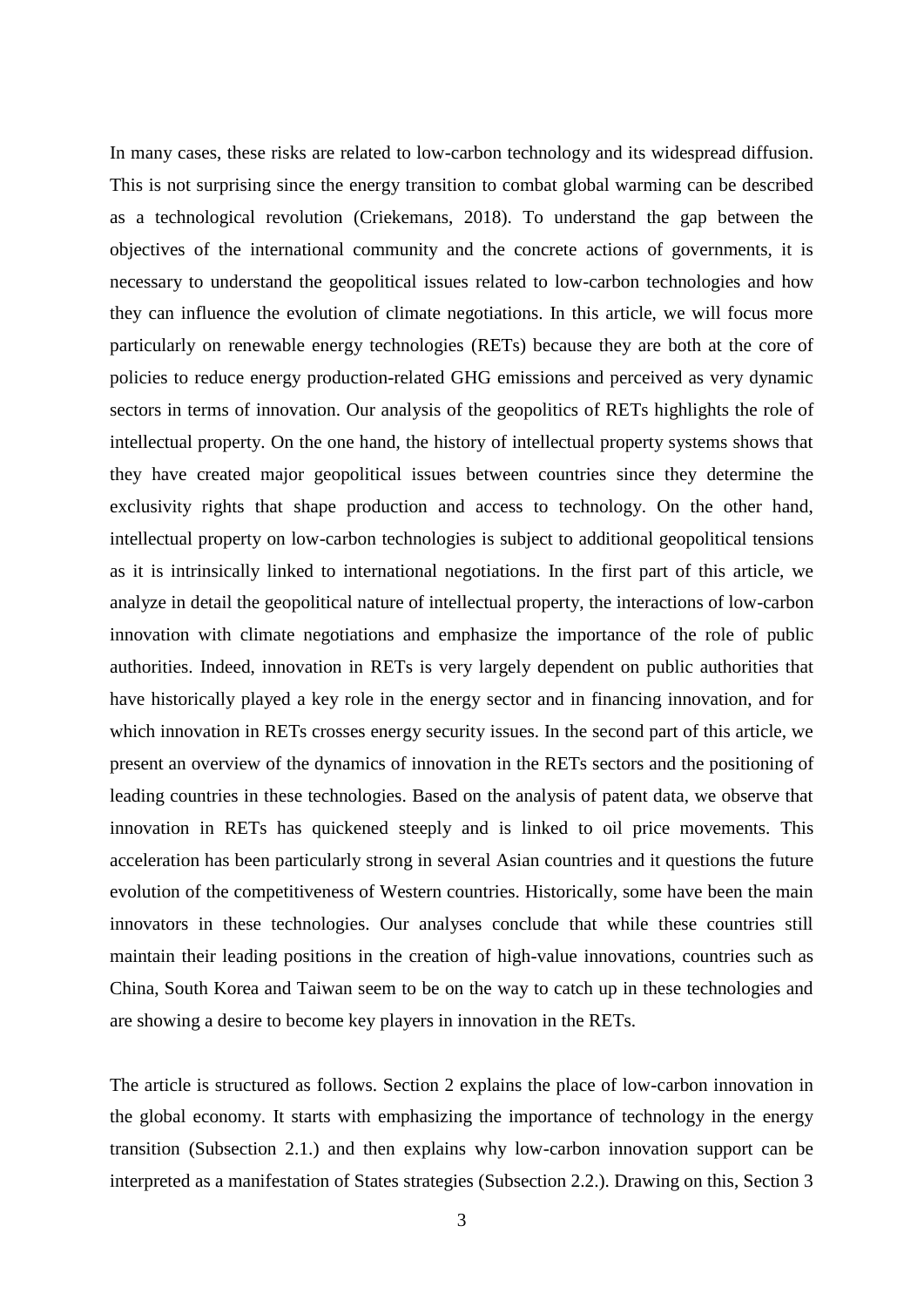examines the geopolitics of intellectual property by discussing the geopolitical dimension of patents in Subsection 3.1. The co-evolution of the low-carbon innovation and the international negotiations on climate is the subject of the Subsection 3.2. Then, how it is related to energy security issues is analyzed in Subsection 3.3. Section 4 presents an empirical analysis of renewable energy patents. The methodology and the data are described in Subsection 4.1. The general trends of low-carbon innovation are discussed in Subsection 4.2. Subsection 4.3. analyzes the revealed technical advantages of several major countries while the value of RETs patents are investigated in Subsection 4.4. Section 5 discusses our results and concludes.

# **II. Low-carbon innovation in the international economy**

# **1. Energy transition: will access to technology outweigh access to resources?**

While the low-carbon energy transition requires major changes in consumption habits and a deep transformation in the economic organization of energy production and distribution, the decarbonization process remains conditional on a radical change in the technological base of the energy system. In 2015, 67% of the world's total final energy consumption was of fossil origin<sup>5</sup> (IEA, 2018). This share must drastically decrease in order to limit the global warming of the average temperature to 2 degrees Celsius with a probability of 66-100% by 2100. In this scenario,<sup>6</sup> emissions from the overall energy supply sector must be reduced by 90% or more between 2040 and 2070 compared to their 2010 levels (IPCC, 2014). These figures remind us that the fight against global warming requires a wide diffusion of RETs.

# **A technologically intensive transition**

As Criekemans (2018) points out, the energy transition from fossil to RETs reinforces the role of technology. This is due to the fact that solar, wind or hydraulic are flow energies that are almost freely available but need to be converted into useful energy with help of technology (Criekemans, 2018). At the contrary, fossil fuel must be extracted from the ground before being transformed. Hence the cost structures of these two technological families are very different. This difference between the two technological families is illustrated by the work carried out by the IEA in the 'Projected Cost of Generating Electricity 2015' report. The

<sup>5</sup> Link toward data :

[https://www.iea.org/statistics/?country=WORLD&year=2015&category=Key%20indicators&indicator=TPESby](https://www.iea.org/statistics/?country=WORLD&year=2015&category=Key%20indicators&indicator=TPESbySource&mode=chart&categoryBrowse=false&dataTable=BALANCES&showDataTable=true) [Source&mode=chart&categoryBrowse=false&dataTable=BALANCES&showDataTable=true](https://www.iea.org/statistics/?country=WORLD&year=2015&category=Key%20indicators&indicator=TPESbySource&mode=chart&categoryBrowse=false&dataTable=BALANCES&showDataTable=true)

 $\frac{6}{6}$  The IPCC names this scenario the RCP2.6.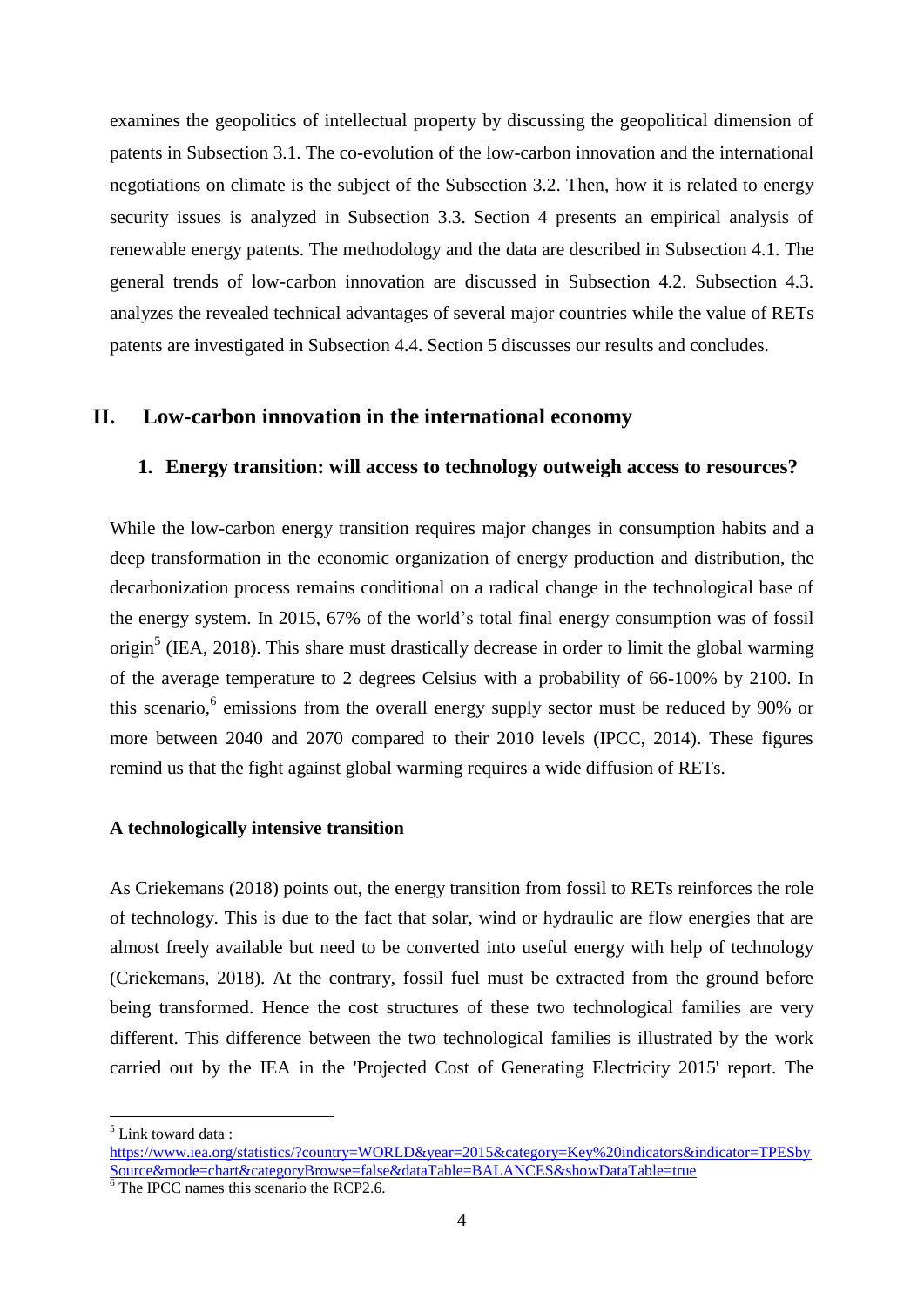average cost of electricity<sup>7</sup> produced by a combined cycle power plant using natural gas as the primary energy source increases by about 35% when the cost of fuel increases by 50%. At the contrary, the average cost of electricity from solar or wind installations depends only on the cost of the power plant, its lifetime, the quality of the resource and the efficiency of its conversion into electricity; the two latter determinants being synthesized by the capacity factor. The main challenge is no longer the access to energy resources, but their conversion at a competitive cost into energy that can be exploited by humans, thanks to technology.

It is this difference that leads Criekemans (2018) to consider the transition to RETs as a technological revolution. This technological nature of the low-carbon transition places Research and Development policies and intellectual property rights (IPR) at the core of climate policies. Indeed, the former is at the forefront of the innovation process and the latter constitutes the institutional framework that determines the incentives for the players to innovate and the ease of access to new technologies. We detail here the dynamics of R&D expenditure, before analyzing in more details the issues specific to IPR in the next section. Figure 1 shows the evolution of the share of RD&D (Research, Development and Demonstration) expenditures allocated to RETs in total RD&D for the energy sector in four countries. 8 These countries are chosen for their innovation performances and for the quality of available data, which many countries do not communicate because of the strategic nature of RD&D, and for its collection difficulties.

# **Figure 1 : Changes in the share of RD&D expenditure in the energy sector that are dedicated to renewable energies, in %.**

<u>.</u>

 $\frac{7}{7}$  Computations made using a 7% discount rate.

<sup>&</sup>lt;sup>8</sup> Data presented in Figure 1 are drawn from the IEA 'Detailed country RD&D budgets'. The energy sector includes seven technology groups: energy efficiency, fossil fuels, RETs, nuclear energy, hydrogen and fuel cells, the conversion, transmission and storage of energy and transversal technologies (related to the analysis of energy systems for instance). Solar energy, wind energy, ocean energy, biofuels, geothermic energy and hydraulic energy are included in the RETs group.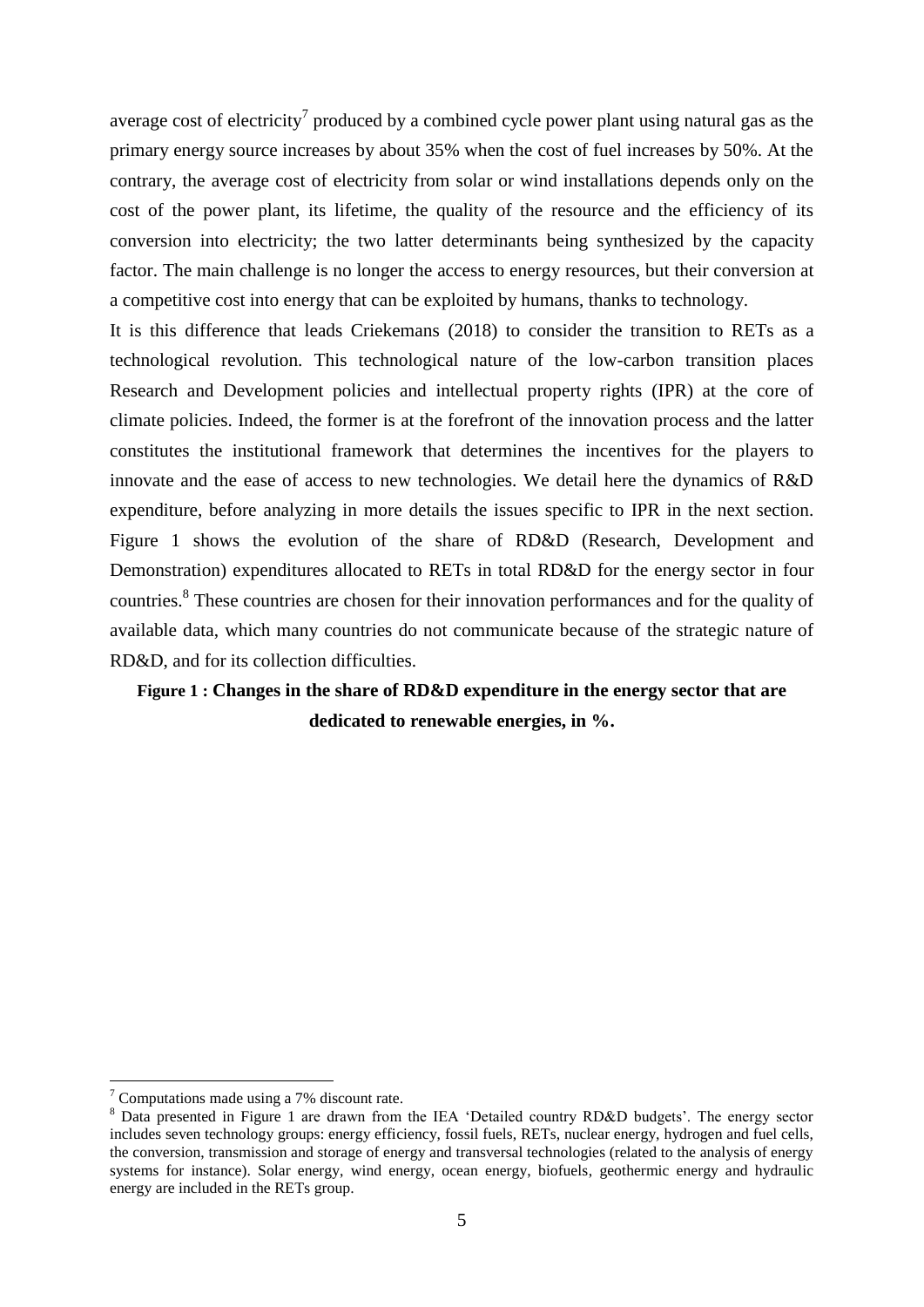

Source: IEA, RD&D budgets statistics.

Before global warming became a serious concern for governments, the first oil shock triggered support for innovation in RETs and energy efficiency technologies in several countries. This was the case in the US in particular, as shown by the increase in the share of expenditure allocated to RETs which began in 1974, before decreasing after 1981. Canada, absent from the graph for the sake of readability, has followed a very similar path by massively supporting innovation in RETs in response to the first oil shock. This reaction was only short-lived: the share of RD&D expenditure for RETs decreased from 17.4% in 1981 to 4% in 1986, before increasing again at the end of the 1990s in response to climate concerns. The importance given to RETs in the national R&D strategy also seems to be related to nuclear power. In Denmark for instance, the decision to ban the production of nuclear energy has been taken in 1985 by the Danish Parliament (OECD, 2015). Following this decision, a major increase in the share of R&D allocated to RETs was observed. Similarly, the Chernobyl accident has had a major impact on the German R&D strategy in the energy sector. Indeed, it happened in the context of an intense debate on the place of nuclear power in the energy mix. Following the accident, opposition from the public opinion dramatically increased and R&D for RETs was raised (Jacobsson and Lauber, 2006). Other countries, such as France, started later to redirect their RD&D expenditures towards RE. This is also the case in the United-Kingdom, where this share rose from 9% in 2000 to 15.9% in 2016.

# **2. Low-carbon innovation as a manifestation of States strategies**

Geo-economics, now considered as a branch of international relations analysis, has its origins in the thesis defended by Edward Luttwak in his book "From Geopolitics to Geo-Economics.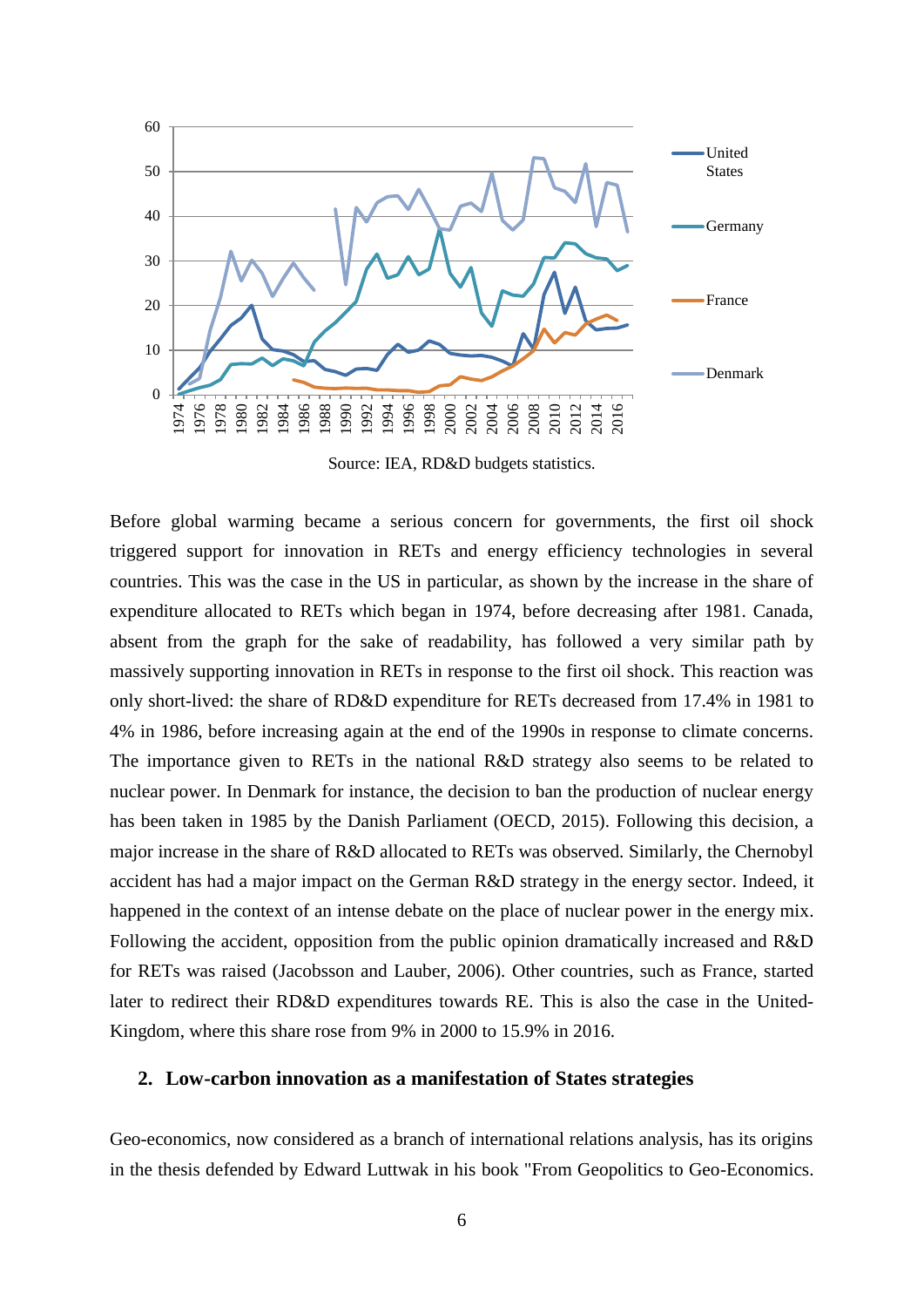Logics of Conflict, Grammar of Commerce" (1990). In this controversial book written after the short "unipolar moment" of international relations, the author defends the idea that at the end of the Cold War, the economic weapon would replace the military weapon. As a result, States' strategies to expand and strengthen their power would be translated into the terms of international trade. In particular, Luttwak considered that the weapon of choice for geoeconomics is the technological superiority that states can acquire by providing R&D funding. As Lorot points out, if geo-economics suffers from several methodological limitations,<sup>9</sup> it makes it possible to account for the role played by economic forces in global geopolitics (Lorot, 2008). However, a careful analysis should avoid the pitfalls of simplifying geopolitical phenomena solely to the economic policies of States. Regarding low-carbon innovation, it is tightly linked to public support for several reasons.

#### **Innovation, energy, low-carbon transition and the State**

1

The production of low-carbon innovation is a phenomenon that lies at the intersection of technological change and energy production. For this reason, it is largely influenced by States strategies. Indeed, despite the wave of liberalization that began during the Thatcher-Reagan period in the 1980s, the energy sectors remained strongly linked to the public authorities (Pollitt, 2012). Based on the interviews submitted by the OECD to multiple governments,  $10$ we can observe that in 2013, 38 countries out of 46 interviewed stated that the largest firm in the national electricity generation sector was partly owned by the government. In 92% of cases, the public authorities held more than 50% of the firm in question, in 42% of cases the firm was wholly owned by the public authorities. More generally, major technological transformations are directly linked to fundamental research and public funding. Mazzucato's work has thus shown the importance of the State in the dynamics of innovation and its longterm impact (Mazzucato, 2013). Finally innovation in low-carbon technologies is, compared to other sectors, more dependent on public intervention as there is no powerful enough price signal in the economy for private innovation projects to be driven by market logic. In Europe, the implementation of the EU Emission Trading Scheme (ETS) was intended to provide a price signal strong enough to stimulate low-carbon innovation. However, its direct impact on the number of low-carbon patents filled at the EPO has been relatively limited (Calel and

<sup>&</sup>lt;sup>9</sup> In his book, Luttwak takes a clear-cut position on geo-economics. For example, he considers that if the State intervenes, it is no longer "pure sugar" economics but geo-economics (Luttwark, 1990, p. 34). In addition, there is the constantly renewed analogy in these writings between war and economics. This has contributed to geoeconomics being considered as a simplified version of the doctrine of realism in international relations. For a discussion of the criticisms and strengths of geo-economics, see Vihma, (2018).

See Koske et al, (2015). Databases containing responses to surveys are freely accessible: <http://www.oecd.org/eco/growth/indicatorsofproductmarketregulationhomepage.htm>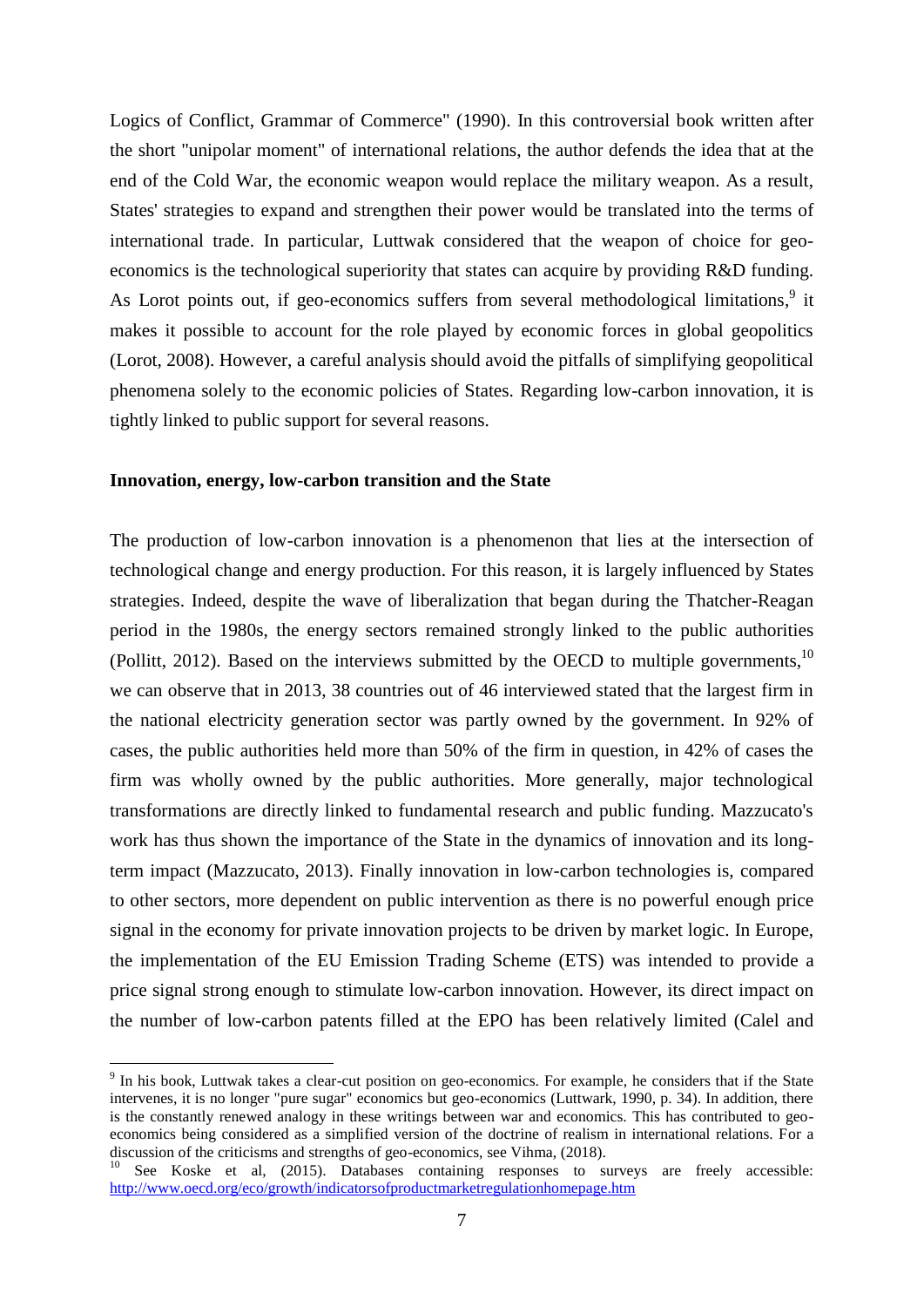Dechezleprêtre, 2015). This can be explained by the low price of emissions quotas resulting from over-allocation. Supports for innovation in low-carbon technologies are therefore crucial and can be achieved by combining demand-pull policies (e.g. feed-in tariffs for electricity from RE) and supply-push policies (e.g. competitiveness clusters, R&D subsidies) (Nemet, 2009). The support provided by these instruments greatly varies in intensity depending on the type of technology supported. Thus, the history of innovation support in RETs shows that States are not technologically neutral.

For these three reasons: (1) the weight of the State in the energy sectors, (2) the decisive role of public authorities in financing innovation and (3) the lack of technological neutrality in the support provided to low-carbon technologies, low-carbon innovation can be seen as a manifestation of the geo-economic strategies put in place by the States. In this context, we conduct an empirical analysis of these strategies using patent data statistics in Section [IV.](#page-15-0)

# **III. Intellectual property at the core of renewable energy geopolitics**

# **1. The geopolitical dimension of patents**

The notion of intellectual property refers on the one hand to literary or artistic property and on the other hand to industrial property. It is the latter that frames the inventions made in the RETs sectors. Industrial property is a legal framework that confers a temporary monopoly on the exploitation of an invention, model or trademark. Its principle follows a trade-off logic: the temporary monopoly right allows the inventor to benefit from a dominant position and thus to generate an economic rent by being able to fix higher prices than in a competitive situation. In return, the property right is granted only if the invention is described in sufficient details so that the novelty it contains is accessible to society as a whole.

#### **Early patent systems and economic protectionism**

The first form of patent was introduced in the Maritime Republic of Venice and the first patent law was passed in 1474 (Lapointe, 2000). The patent system was then seen as a mean to encourage innovation, but also as a protectionist instrument to stimulate inventors to develop their activities within the borders of the republic. In the rest of Europe, similar systems were emerging to attract inventors and localize the production of new technologies in the country. Several historical examples illustrate this geopolitical dimension of industrial property. For example, the US refused in the 19th century to recognize the validity of European patents before they could compete technologically (Dulong de Rosnay and Le Crosnier, 2013). Japan implemented its first patent law in 1885 which, in its original form,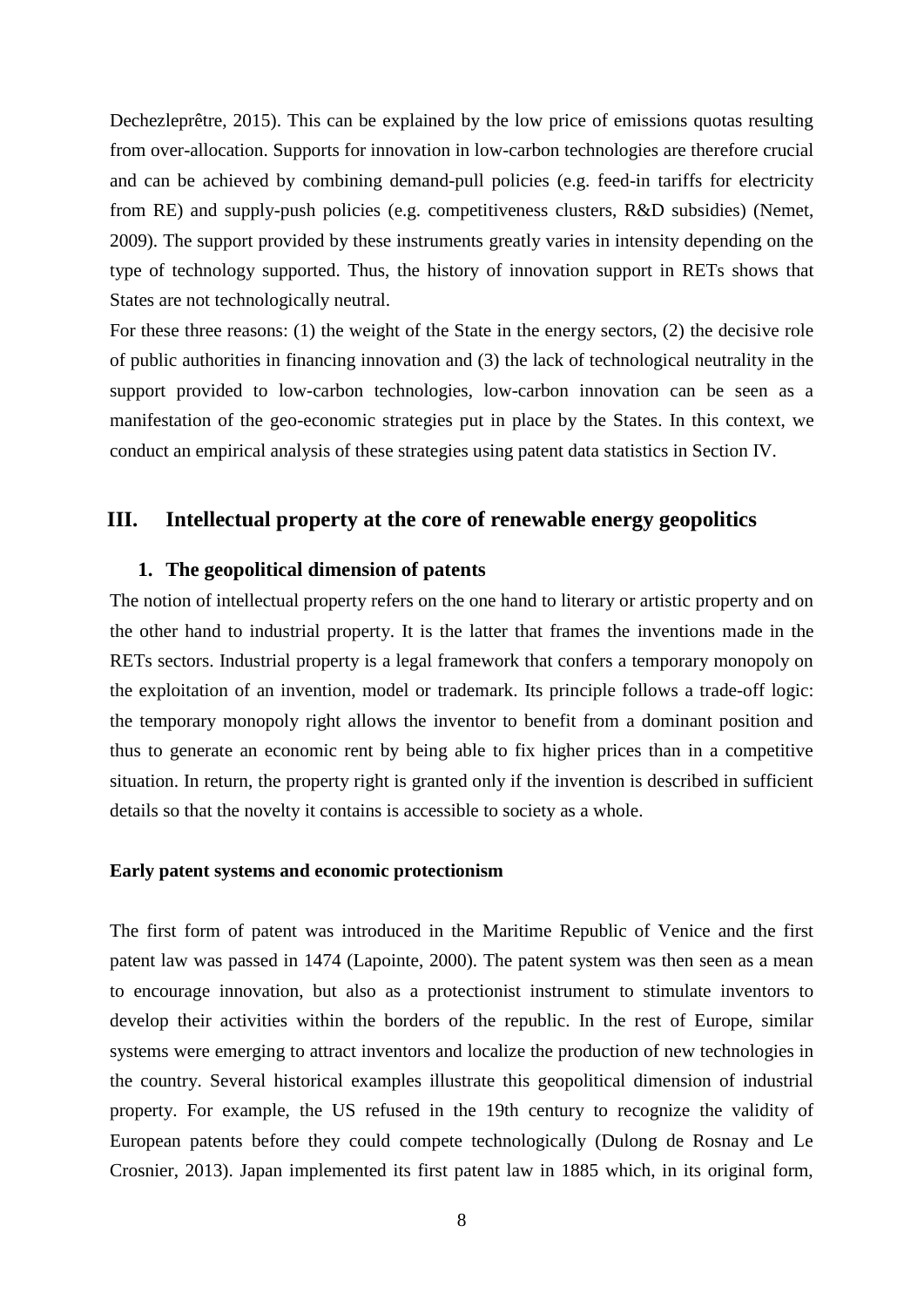excluded foreigner inventors (Galvez-Behar, 2016); which shows that a patent system is closely linked to a country's economic strategy.

#### **The international convergence of national patent systems**

It was in 1883 that an international regulation emerged with the signature of the Paris Convention for the Protection of Intellectual Property. It coincides with a strong acceleration of the implementation of patent legislation. As Galvez-Behar (2016) said, half of the countries with patent laws in 1901 introduced them between 1880 and 1900. This trend is explained in particular by the dissemination of these legislations by the colonial powers within their empires. The Convention was initially signed by eleven countries which undertook, on the one hand, to strengthen their industrial property systems and, on the other, to harmonize their national standards.<sup>11</sup> The second aspect is decisive since it established the priority right that guarantees any inventor who files a patent in one of the signatory countries a period of twelve months during which she or he can take the necessary steps to obtain protection in any of the other countries of the Union of Paris. Inventors therefore did not need to file their applications simultaneously in all patent offices since they were assured that no other individual could file an application in those countries for the same invention during the granted period. By September 2014, 174 countries had signed the Convention. During the 20th century, the internationalization and harmonization of intellectual property rules increased with the creation of an international patent classification (1954), the signature of the International Patent Cooperation Union Treaty (1970), the establishment of the European Patent Organization (1973), and the entry into force of the Agreement on Trade-Related Aspects of Intellectual Property Rights (1995).

While in the early stages of industrial property, geopolitical tensions between States were reflected in the heterogeneity of their national legislations, internationalization and homogenization of rules have contributed to the accumulation of patents with high economic and/or technological value becoming a way for States to establish their political and economic powers. These tensions are particularly acute when the issue of developing countries' access to key technologies, such as health, arises.

#### **Tensions over the role of Intellectual Property Rights (IPR) in the transfer of technology**

<u>.</u>

<sup>&</sup>lt;sup>11</sup> These countries are Belgium, Brazil, Spain, France, Guatemala, Italy, Netherland, Portugal, Salvador, Serbia and Swiss.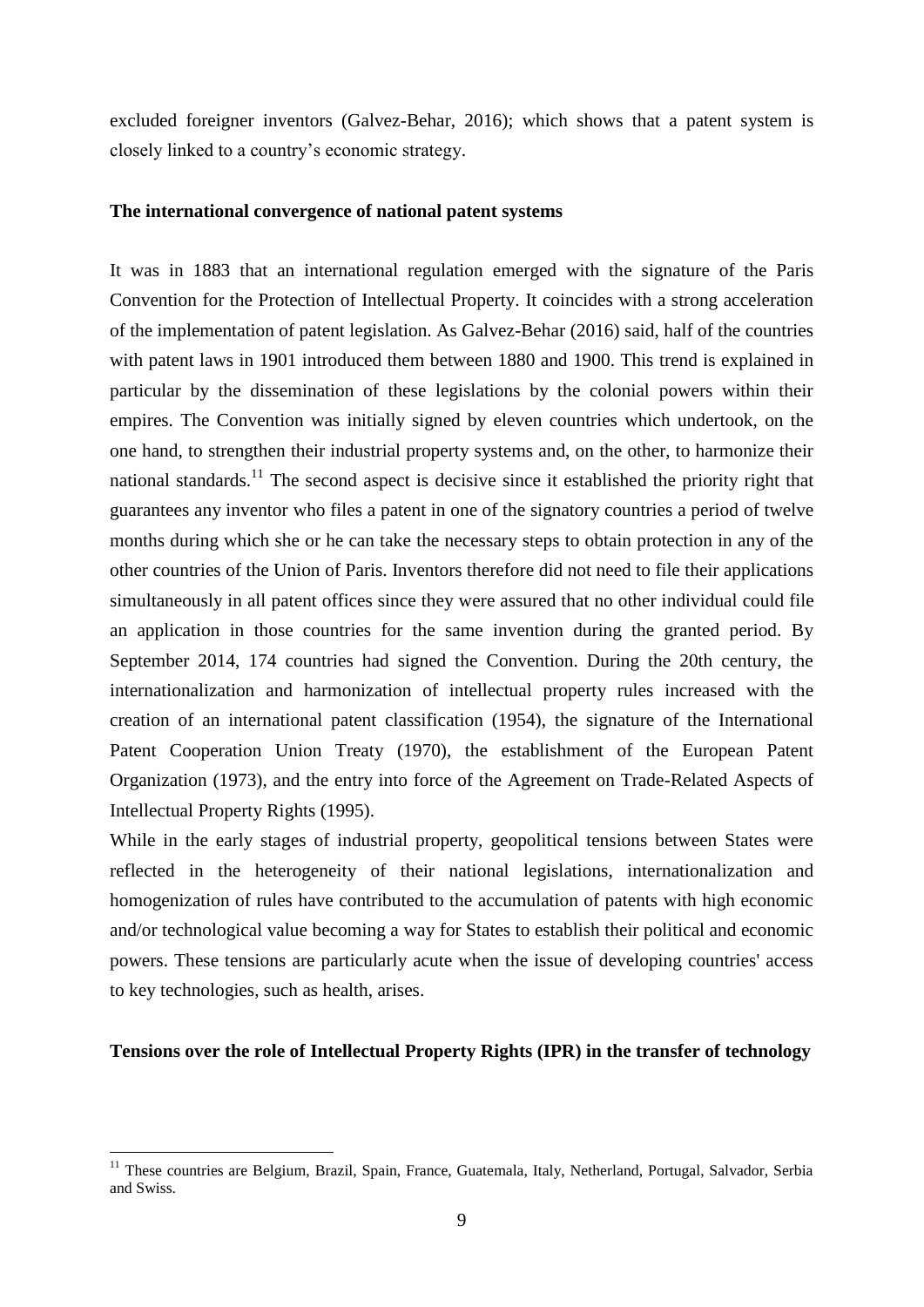The assessment of the impact of intellectual property on development was the subject of a commission led by Professor John Barton and was convened at the request of the United-Kingdom in 2001. The commission concluded that "describing [industrial property rights] as "rights" should not be allowed to conceal the very real dilemmas raised by their application in developing countries, where the extra costs they impose may be at the expense of the essential prerequisites of life for poor people". (reported in Dulong de Rosnay and Le Crosnier, 2013). An episode revealing the geopolitical issues related to the rules of industrial property was the one registered during the meeting of the members of the WHO (World Health Organization) in 2012, which followed the publication of the Organization's report putting forward a number of ideas on the definition of a joint R&D programme on so-called neglected diseases. The Organisation has concluded that research projects carried out by major pharmaceutical companies, guided by profit-seeking, strive to meet the needs identified in Western countries where the willingness to pay will be stronger. Other diseases that affect a significant proportion of the population in poorer countries are not well researched and are therefore neglected.<sup>12</sup> To address this requirement the WHO report recommended the creation of a global R&D convention on neglected diseases. Many disputes arose during the negotiations and the draft comprehensive convention was abandoned, despite the enthusiasm of countries affected by neglected diseases. The delegations of the European Union and the US were the most recalcitrant to the idea of a comprehensive convention.<sup>13</sup> While the US delegation refused to formally comment on its refusal, various sources confirmed that their main fear was that the convention would promote technology transfer and access to medicines.

The parallel between health and climate issues is relevant since intellectual property and technology transfer issues have also constituted barriers in climate negotiations, as we recall in the next subsection. Moreover, we can anticipate the emergence of an even more complex geopolitics of low-carbon energy in the fight against global warming, compared to the geopolitics of fossil energy, since the development of these technologies is dependent on the implementation of ambitious international agreements on GHG mitigation. This last point is investigated in the following subsection.

# **2. Climate negotiations and intellectual property**

<u>.</u>

Intellectual property on low-carbon inventions is an important issue for climate negotiations as they deal, among other things, with technology transfer challenges.<sup>14</sup> Since the adoption in

 $12$  According to the WHO, more than 70% of countries and territories in which tropical and neglected diseases are prevalent are low or middle incomes countries (http://www.who.int/features/qa/58/fr/).

<sup>13</sup> http://www.ip-watch.org/2012/11/29/who-members-agree-on-strategic-work-plan-on-health-rd-but-noconvention/

<sup>&</sup>lt;sup>14</sup> The United Nations adopts a broad definition of technology as part of a piece of equipment, technique, practical knowledge or skill to carry out a particular activity.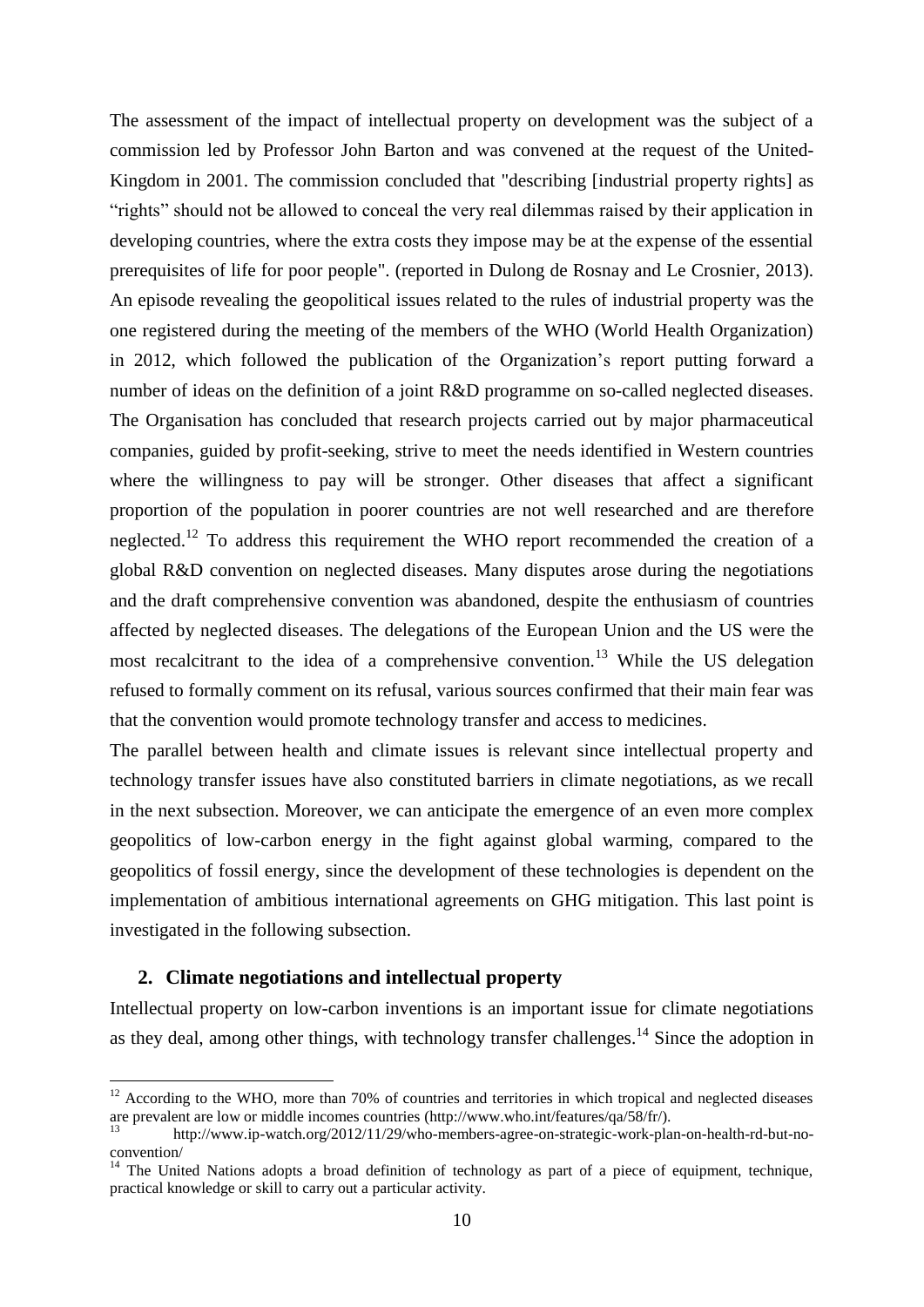1992 of the United Nations Framework Convention on Climate Change (UNFCCC) and its entry into force in 1994, "developed country Parties and other developed Parties included in Annex II shall take all practical steps to promote, facilitate and finance, as appropriate, the transfer of, or access to environmentally sound technologies and know-how to other Parties, and particularly developing countries Parties" (Article 4, paragraph 5 of the UNFCCC, 1992). Technology is therefore initially perceived as a factor of inequality between developed and developing countries that needs to be corrected through the transfer and financing of lowcarbon technologies in developing countries. Since the first Conference of the Parties (COP) in 1995 in Berlin, the development and transfer of low-carbon technologies have been the subject of extensive negotiations at each meeting. These negotiations have gone through several successive phases.

#### **A brief history of technology transfer in climate negotiations**

From the first COP held in Berlin in 1995 to COP 4 (1998), the Parties confined themselves to assess annually the commitments made in the Article 4 of the UNFCCC (inventory of projects, construction of networks, definition of technologies). At COP 4 in Buenos Aires, the decision was taken to initiate a consultation process preparing a framework agreement on technology transfer for adoption. These consultations, in particular with developing countries, were to last until 2001. The third phase begins with the adoption and implementation at COP 7 in Marrakech in 2001 as part of the Technology Transfer Framework. It endorsed five practices: (1) the publication of reports to identify and assess technological needs to reduce GHG emissions, (2) the creation and maintenance of a platform to facilitate the circulation of information on the implementation of the Technology Transfer Framework, (3) the facilitation of technology transfer through the coordination of public policies and the removal of technical barriers, (5) the creation of technology transfer mechanisms that entrust the Expert Group on Technology Transfer (EGTT) with the responsibility of facilitating the implementation of the agreement. During COP 13 in Bali in 2007, parties agreed to strengthen the framework on technology transfer and added to the study themes of the EGTT the funding of innovation, the strengthening of international cooperation, the development of endogenous innovation and collaborative R&D projects. A further step has been taken with the creation in 2010 at COP 16 (Cancun) of the "Technology mechanism" which ends the mandate of the EGTT and entrusts two entities, the Executive Committee on Technology (ETC) and the Climate Technology Centre and Network (CRTC), with missions to assess countries' technological needs, formulate public policy recommendations and create and expand a network of lowcarbon technology actors. However, these two entities have limited authority. The ETC is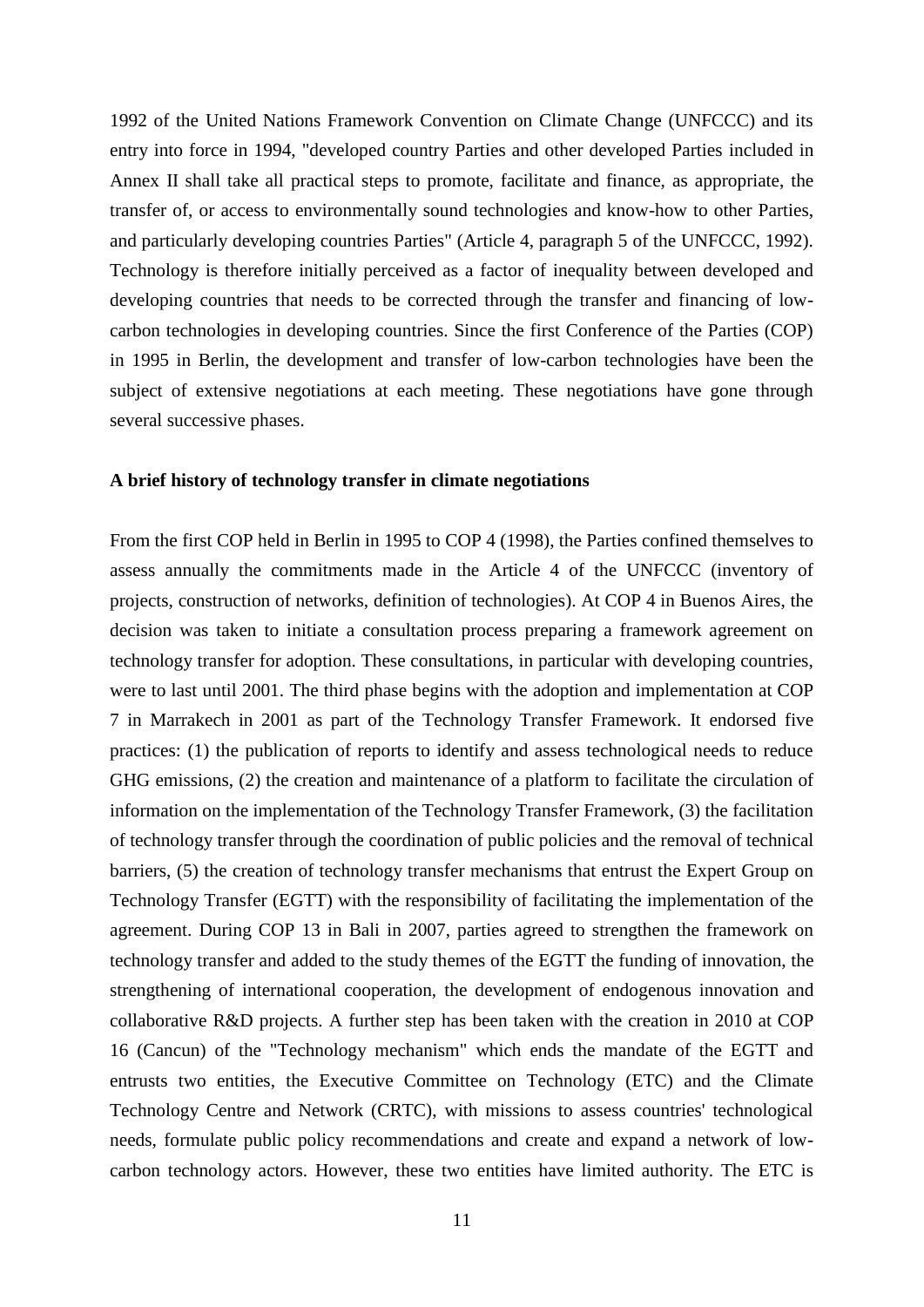composed of about twenty experts and its main activity is to formulate proposals to States at each new COP aimed at accelerating technology transfer. The CRTC has limited capacity with a budget of \$14 million in 2015 (Glachant and Dechezleprêtre, 2017). After implementation, the "Technology mechanism" was reinforced at COP 21 in Paris. Although the Paris Agreement is often presented as a success and a major step forward in international climate negotiations, the position on technology transfer has remained the same. The Parties confined themselves to reaffirming their shared "long-term vision on the importance of fully realizing technology development and transfer" (Article 10 of the Paris Agreement).

#### **Two irreconcilable views about the role of IPR in the transfer of climate technologies?**

Technology transfer can take place in different ways and potentially outside the framework of international climate negotiations. The first mode of transfer is to supply goods incorporating the technology in question. The second is to license one or more patents to allow a foreign firm to exploit the protected technology. Finally, technology transfer in its strongest version consists in strengthening the research and production capacities of firms in the requesting country that wish to produce or use the technology (Barton, 2007). Whatever the mode of transfer, it is linked to intellectual property and while States reaffirm at each COP their willingness to promote the transfer of low-carbon technology, intellectual property remains a major point of disagreement. Ockwell et al. (2010) explained the opposition between developed and developing countries by a disagreement about the impact of intellectual property on technology transfer. For developed countries, intellectual property rules allow firms to secure their investments and thus develop their activities in developing countries. The main obstacle to technology transfer therefore becomes the absence of intellectual property rules or their excessive flexibility, which encourage firms to keep their innovations secret or even to refuse to sell them in some countries. For developing countries, the market power conferred by a patent allows a firm to set prices too high for them to acquire it, thus also preventing them from improving it. The existence of patents also makes imitation, even partial, more difficult. This is a major issue to the extent that imitation is also a powerful vector for learning, improvement and therefore technical progress.

These opposite views denote the ambiguity of the effects of intellectual property on technology transfer. Nevertheless, it conceals the economic stakes that push States that have significant assets in the low-carbon energy sectors to promote IPRs. Moreover, it is part of the continuity of international negotiations which, because of the inertia of the process, continue to make a strict distinction between developed and developing countries. Yet, while many developed countries have been slow to invest in strengthening their inventive capacity in low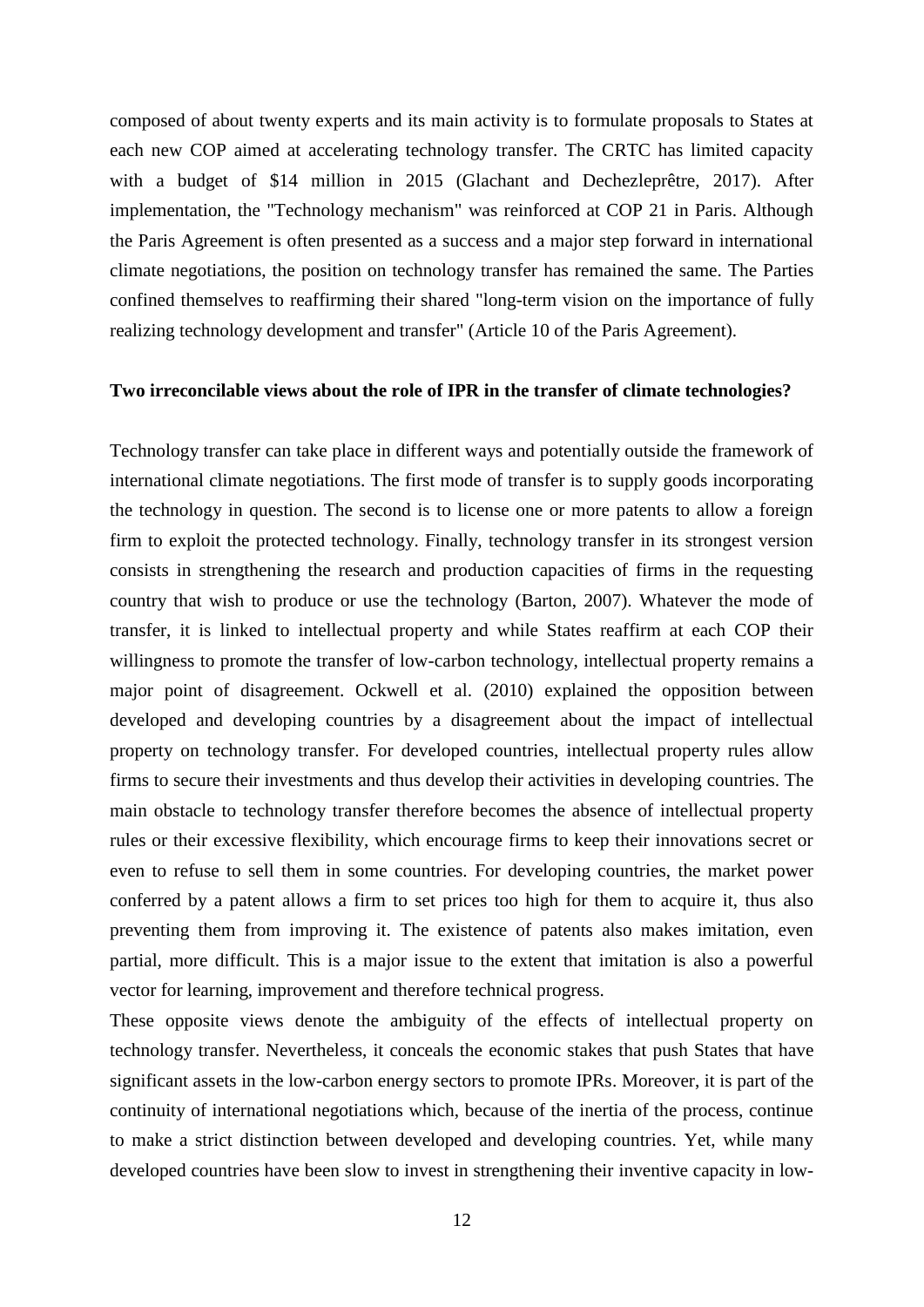carbon technologies, several developing countries are now among the leaders in some of these technologies. It therefore seems that the absence of an ambitious international mechanism for technology transfer has not prevented the start of a race for low-carbon innovation. However, the success of climate negotiations is intrinsically linked to the accumulation of low-carbon patents by stakeholders, as we show in the following subsection.

#### **A particular geopolitics to low-carbon patents**

Low-carbon technologies differ from conventional technologies in that their economic value is determined by climate policies. Innovation in mobile communication technologies, for instance, has been stimulated by the existence of fast-growing demand. Low-carbon technologies, on the contrary, face a demand determined by the intensity and the credibility of climate policies implemented by the international community. Thus the economic valuation of a patent filed in a RETs technology will depend as much on the policy implemented at the national level as on those implemented by other countries. This 'political' character of the economic value of a low-carbon innovation creates a form of coevolution between low-carbon innovation and internationally adopted climate agreements. A country's willingness to ratify an ambitious international agreement to reduce GHG emissions will then depend on its level of technological assets in the low-carbon transition sectors. Similarly, the incentive to invest in R&D projects to acquire such assets is directly linked to the benefits expected by economic actors, and therefore to the existence of ambitious climate policies and the most widely adopted by emitting countries. For this reason, low-carbon innovation and the adoption of international climate agreements are intrinsically linked.

#### **3. The place of low-carbon innovation in energy security issues.**

The concept of energy security is of a polysemic nature that involves several dimensions and has specificities according to the geographical entity, energy or time horizon considered (Chester, 2010). As Cherp explained, the traditional definition of energy security is initially linked to the availability of energy and its affordability, (Cherp, 2014). Even now, Cherp recalls that the International Energy Agency (IEA) defines energy security as the uninterrupted availability of energy resources at affordable prices (IEA, 2014). Over time, many other dimensions will merge into the concept of energy security such as the accessibility and the acceptability. If we confine ourselves to the dimensions of energy availability and affordability alone, what roles do the production and appropriation of new low-carbon technologies play?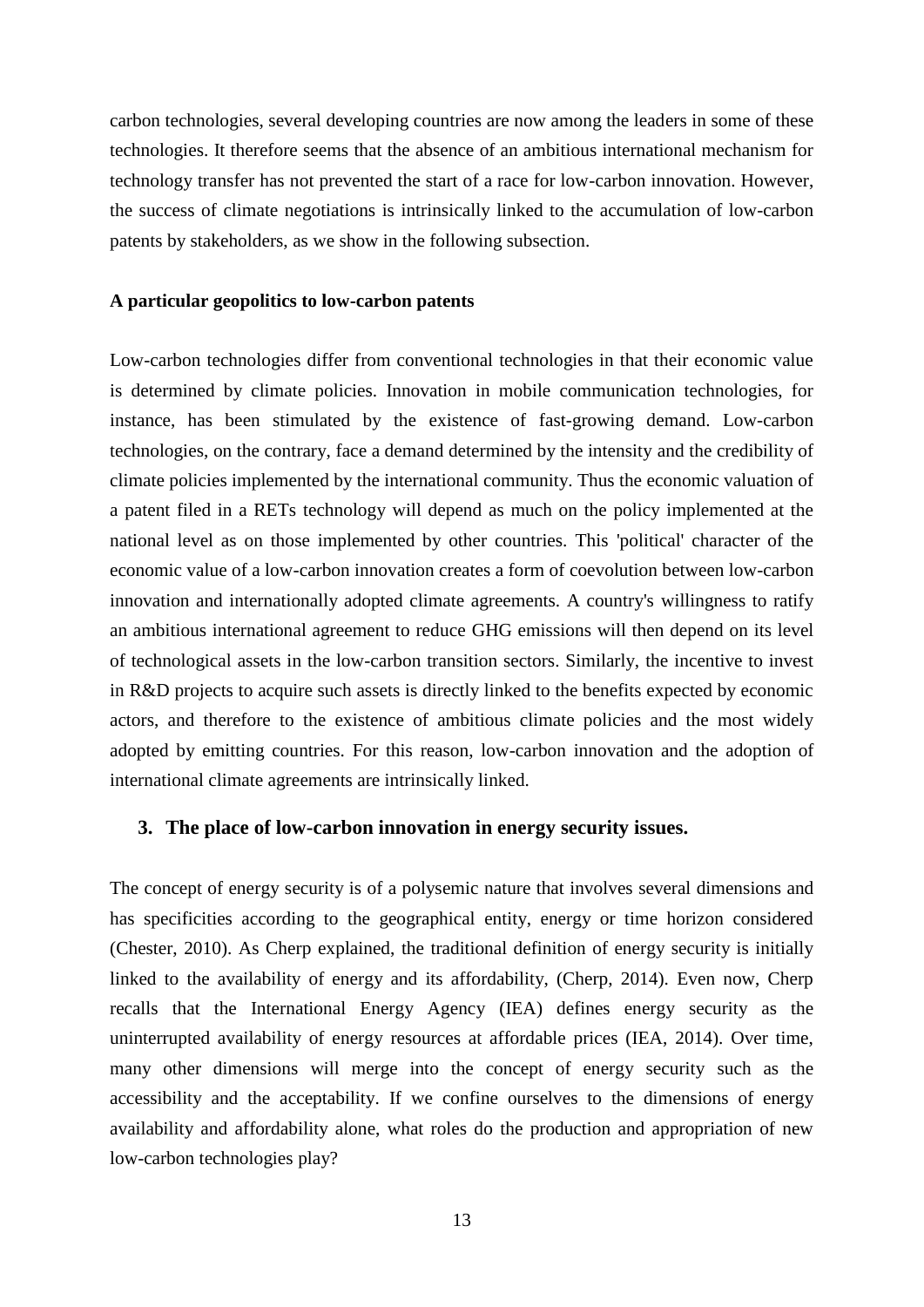#### **Low-carbon energy patents and the availability of energy**

The link between energy availability and low-carbon innovation is ambiguous. In an energy system based on the exploitation of fossil fuels, assessing the availability of energy consists in geologically assessing the quantity of this resource still available. This definition of the concept is less appropriate when applied to flow energies such as solar, hydro or wind energy. Indeed, they are much more available albeit the location of the production site has a major impact on its productivity. However, the conversion of these energies into usable energy is based on low-carbon energy technologies. Nevertheless, important mineral resources are necessary to produce these technologies (Vidal et al., 2013; Bonnet et al., 2018). In the context of the energy transition, the availability of energy is therefore being extended to include minerals. Thus low-carbon innovation, and its appropriation through patents, may or may not increase dependence on minerals. On the one hand, the technical change has contributed to increasing the quantity of metals consumed, but also the diversity of these metals. While copper and iron have been used for 7000 years and 3000 years respectively, "technological metals" such as rare earths have only been used for about 30 years. On the other hand, innovation can help to find substitutes for expensive resources or to reduce the quantity of a raw material needed to provide an equivalent energy service. Indeed, the effect of low-carbon innovation on energy availability is difficult to forecast even if the low-carbon transition should increase the amount of energy available.

#### **Low-carbon energy patents and the affordability of energy**

Of the two classic dimensions of energy security, it is certainly affordability that will be most affected by low-carbon innovation. The cost of generating electricity from renewable sources has decreased in recent decades due to feedbacks from the deployment and use of RETs ("learning-by-using" and "learning-by-doing") (for a discussion of these concepts see Jaffe et al., 2005; for recent figures see IRENA, 2018). Learning through research has also made a significant contribution to reducing equipment production costs and improving efficiency in low-carbon electricity generation (e.g. Klaassen et al., 2005; Kobos et al., 2006). It is therefore in the interest of a State to implement policies to support innovation in RETs in order to reduce the costs of producing renewable electricity and to reduce its dependence on foreign technologies.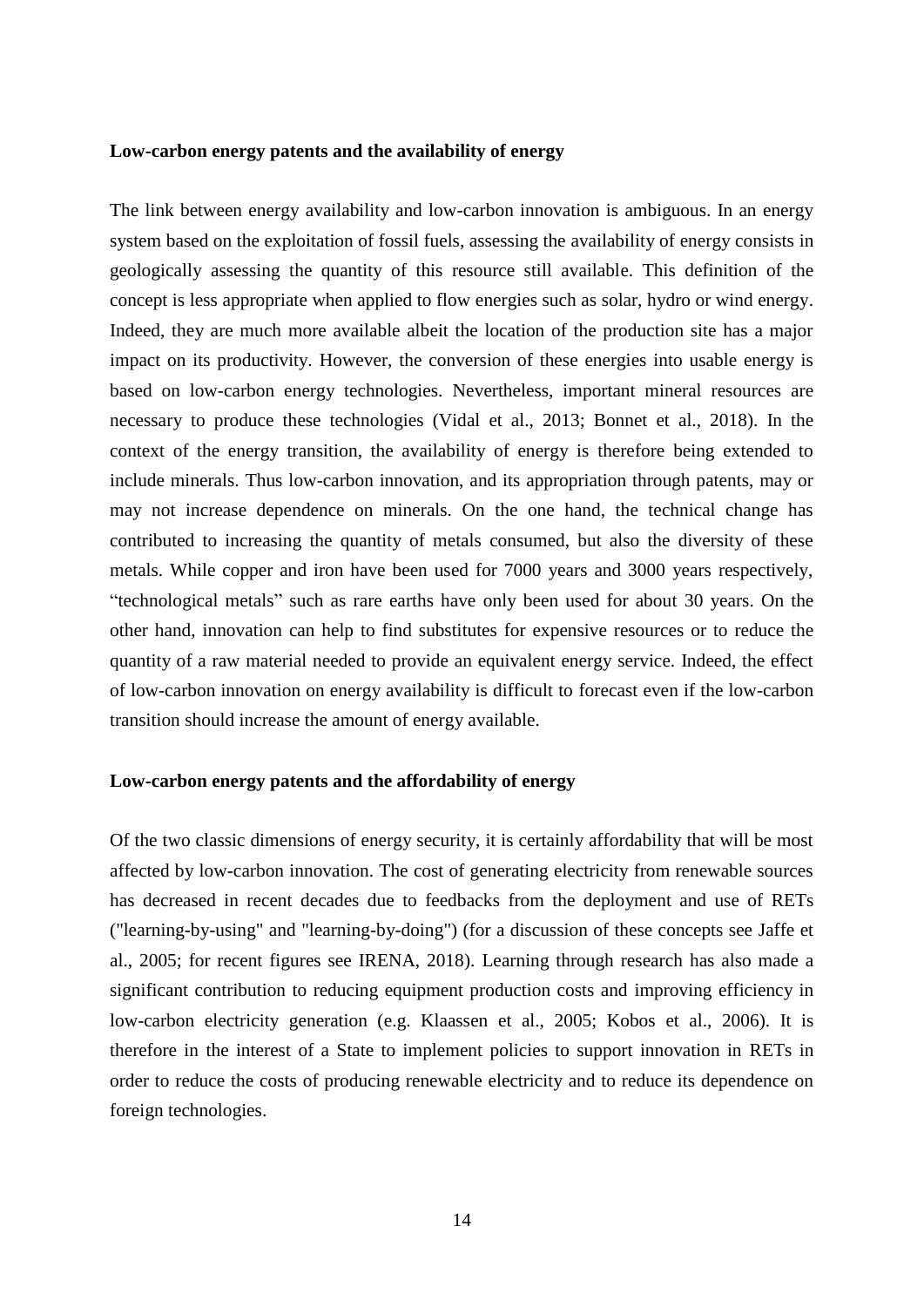The definition of energy security has expanded over time. It has taken two additional dimensions: accessibility and acceptability. This energy security paradigm is known as the *four As* paradigm and has been popularized by the Asian Pacific Research Centre (APERC, 2007). It is a questionable approach insofar as it does not respond to strictly security issues (Cherp, 2014). These weaknesses have contributed to a multitude of analyses adding new dimensions to energy security, making it impossible to compare studies (*ibid.*). It should be noted however that of the 104 studies on empirical estimation of energy security reviewed by Ang et al. (2015), the only one that explicitly recognizes the role of low-carbon innovation is Sovacool et al. (2011). According to their study, it allows a State to have a more diversified energy system and be therefore less sensitive to shortages. They therefore choose to include technological development among the five dimensions they take into account when considering energy security.

We have shown that intellectual property is a field in which geopolitical tensions are exercised and that the low-carbon nature of an innovation adds a level of complexity to the analysis of these power relations by linking intellectual property to climate negotiations. However, figures are lacking to assess the technological advantages accumulated by countries in the field of low-carbon technologies, and thus infer their positions in climate negotiations.

# <span id="page-15-1"></span><span id="page-15-0"></span>**IV. What geopolitics of renewable energies? Making patent data speaks**

# **1. Methodology and data**

The analysis we develop in this section uses patent data from the PATSTAT database. This database contains bibliographic information extracted from the European Patent Office (EPO) database and provides a reference point for the statistical analysis of patent data. It gives information on more than 100 million patent documents from both industrialized and developing countries. Our analysis will focus in particular on patents protecting inventions in RETs. To do this, we consider patents classified according to the Cooperative Patent Classification (CPC) scheme in the following technologies: wind power (onshore and offshore), solar photovoltaics, bio-fuels, fuel from waste, geothermal, solar thermal and hydropower. In the latter category we only consider inventions related to the use of marine energy and small hydropower installations; we exclude patents filed in hydropower dam technologies.

We consider patents granted between 1980 and 2014 to set the most complete coverage possible. Indeed the last year of our sample is 2014, because this is the last full year in the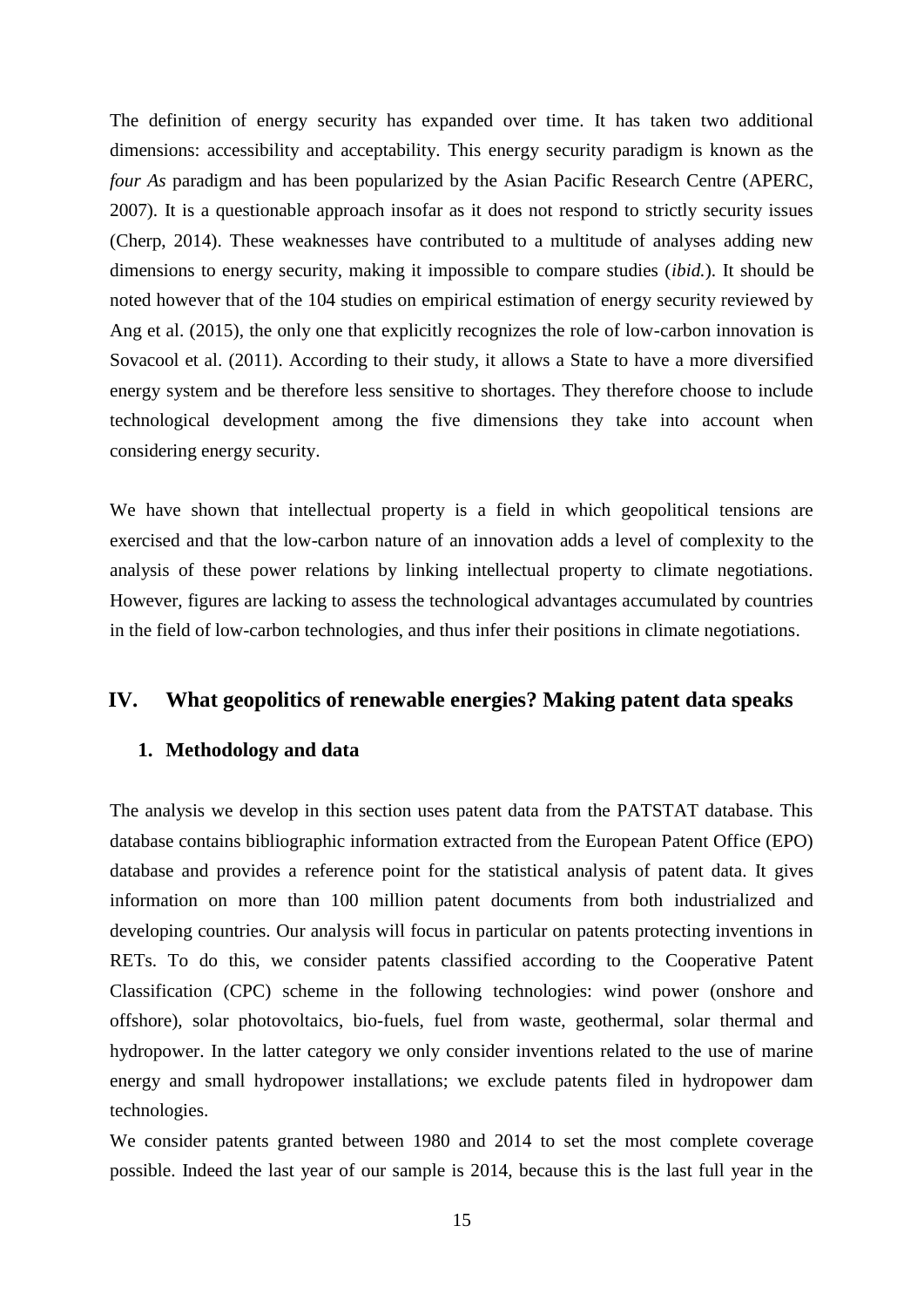'Spring 2018' edition of the PATSTAT database from which our data are extracted.<sup>15</sup> Moreover, depending on the objective of the analysis, we can study both inventions and patents. The distinction is that several patents can protect the same invention. Indeed, an agent seeking to patent its invention can choose to protect it in several geographical areas and will potentially obtain as many patents. To focus on the invention itself, it is then relevant to take into account only its so-called priority filing patent, which qualifies the first granted patent that protected the invention in question.

Finally, a central issue in the analysis of patent data is to determine the nationality of the inventor(s). In the next subsection, we will focus on RETs patent filings in the main patent offices, regardless of the nationality of the applicant. But to be carried out, other analyses will require knowledge of the inventor's nationality. We consider that the nationality of a priority patent is that of the residence address of the inventor registered at the time of patent filing, used for correspondence with the patent office. When the information is not known, we consider that the invention is of the nationality of the Office in which it is protected for the first time. Indeed, there is a strong domestic bias among inventors in the sense that they will generally prefer to file the first patent on their invention directly within their country of residence, before considering an extension of protection to other countries.<sup>16</sup>

# **2. Accelerating innovation in renewable energy technologies: a global dynamic**

For all the reasons discussed in the first part of this article, innovation in RETs has become a global challenge in recent decades. No geographical area seems to have escaped the acceleration of the acquisition of intellectual property rights on new technologies in the RETs sectors, reflecting the expectation that these technologies are or will become key assets. The analysis of patent data from the five largest intellectual property offices in the world, namely the United States Patent and Trademark Office (USPTO) in the US, the European Patent Office (EPO), the State Intellectual Property Office (SIPO) in China, the Japan Patent Office (JPO) and the Korean Intellectual Property Office (KIPO) in South Korea, allows monitoring global trends. Figure 2 shows the evolution of the share of RETs patents in the total patents

<sup>15</sup> https://forums.epo.org/latest-full-year-in-patstat-7117

<sup>&</sup>lt;sup>16</sup> To illustrate this domestic bias, we have extracted all the priority patents filed between 1980 and 2014 for which the inventor's country of residence is known. In 91% of cases it corresponds to the country of the office that granted the priority patent.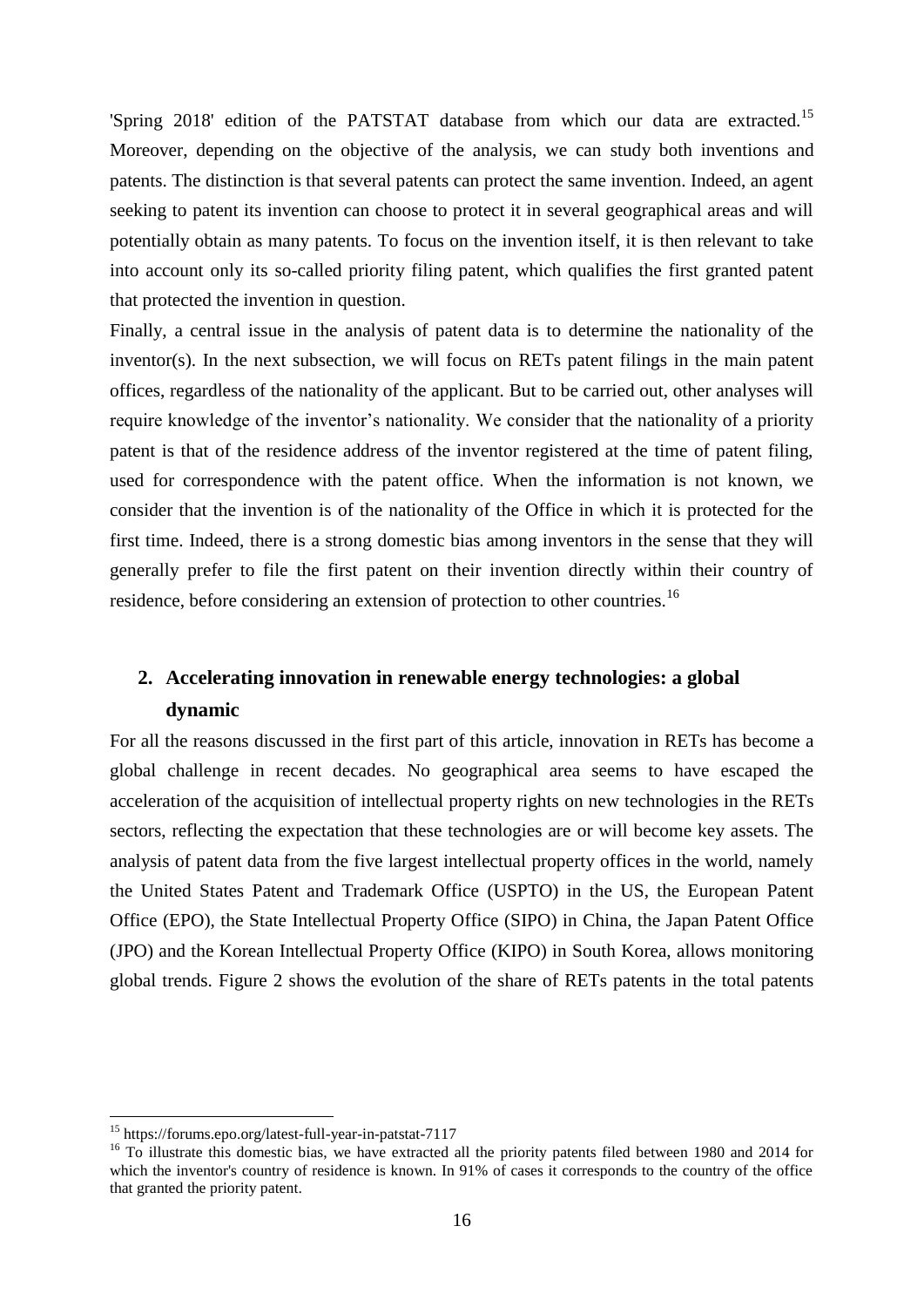granted by the five offices. Patents are not classified by their year of grant, but according to the year in which the patent application was filed at the Office.<sup>17</sup>





Source: PATSTAT

The weights of RETs in the total patent granted by the five offices are shown on the left axis of Figure 2. To illustrate the importance of price signals, the evolution of the price of a barrel of Brent crude oil (2014 US dollars constant price) is plotted on the right axis and represented by the dotted line. The share of RETs patents in total patents granted by an IP office is not a measure of a country's inventive performance. It is an indicator of innovation efforts directed towards RETs compared to other sectors and therefore of the profitability, achieved or anticipated, of these technologies. First of all, the dynamism of the Chinese, Korean and Japanese patent offices, in comparison with the European and American offices, must be underlined. During the period analyzed, RETs patents generally have higher weights within the JPO, SIPO and KIPO, compared to EPO and USPTO. This gap is all the more marked since the 2000s. The JPO differs from its Asian neighbors in that the weight of RETs patents has historically been higher than in the other offices, but will not experience the same acceleration intensity since the 2000s. This difference is explained by the high ambition of the policies implemented by the government to support the development of solar PV technology.

<sup>&</sup>lt;sup>17</sup> Classifying inventions according to the year in which the application was filed makes it possible to better reflect the temporality of innovators' decisions. Indeed, the duration of the examination of applications is likely to vary from one office to another and a classification by year of patent grant can bias the results.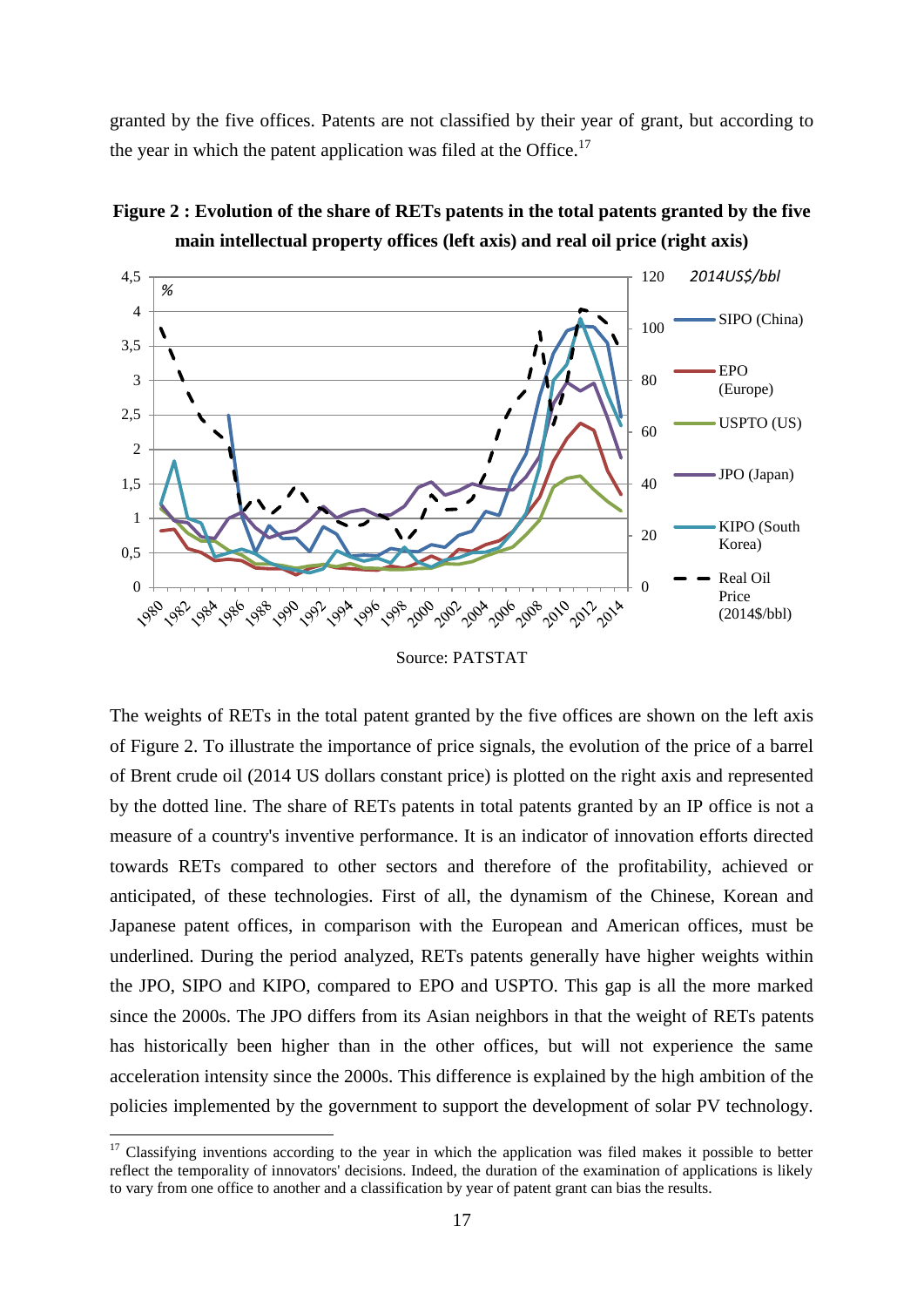Indeed, the fact that the 1990s have been a "lost decade" for the Japanese economy did not reduce the government's willingness to develop alternative energies. As explained by Chowdhury et al. (2014), the two oil shocks have urged the government to increase the share of RETs in the energy mix. The largest share of support was granted to solar PV technology through the Sunshine program and its expansion, and it has allowed the solar PV sector to benefit from an abundant and stable budget for its development (Chowdhury et al., 2014). Regarding South Korea, the country also has started to develop new energy technologies in response to the two oil shocks. Nonetheless, the political support dedicated to RETs became more aggressively and strategically promoted in the early 2000s (Chen et al., 2014). At the end of 2008, the government chose to go further in the energy transition by releasing the "Low-Carbon Green Growth" plan that provides the new national vision for South Korea for the next fifty years. This plan explicitly target the development of RETs as a mean to achieve economic growth and strengthen competitiveness.

For the five offices, the acceleration of innovation in RETs began at the turn of the 2000s and is strongly correlated to the price of a barrel of oil. It also points to the lack of a long-term vision for low-carbon innovation as a drop in oil price deters the innovative effort toward these technologies. The correlation thus illustrates John Hicks' hypothesis of induced technical change, according to which the direction taken by technical progress depends on investments made by economic actors in response to market conditions (Hicks, 1932, pp. 124- 125). This correlation underlines the importance of a price signal to stimulate low-carbon innovation and thus the relevance of GHG taxation instruments. Indeed, several empirical studies support the idea that low-carbon innovation positively reacts to energy prices (Newell et al., 1999; Popp, 2002; Crabb and Johson, 2010; Verdolini and Galeotti, 2011). Nonetheless, pricing emissions is not the only instrument able to cause a reaction from innovation players. Lanjouw and Mody (1996) have shown that the implementation of air quality standards has positively impacted patented environmental innovations in the US, Japan and Germany. A more recent study by Johnstone et al. (2010) assesses and compares the effects of different environmental policy instruments implemented in 25 countries on low-carbon patent filed in RETs at the European Patent Office (EPO) between 1978-2003. They conclude that the instruments are complementary: the most flexible instruments such as green certificate markets<sup>18</sup> allow the most competitive technologies to enter the market, while targeted subsidies such as feed-in tariffs for green electricity stimulate innovation in the most

<sup>&</sup>lt;sup>18</sup> A green certificate market is an instrument for promoting RE. Electricity generators are required to comply with a certain quota of low-carbon electricity. To this quota corresponds a number of certificates that must be submitted to the regulator. In some systems the flexibility is higher because the certificates are tradable by the generators.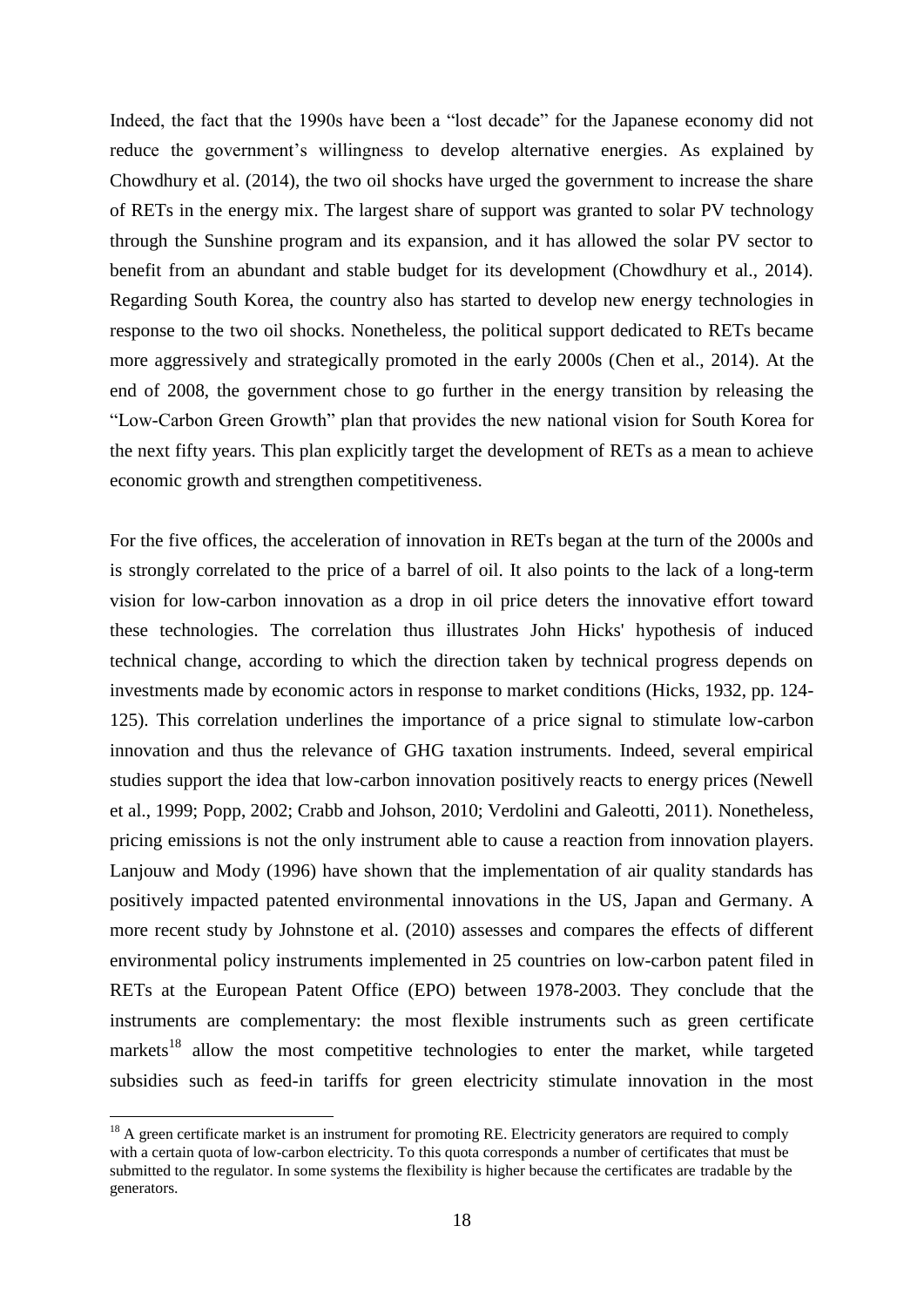expensive technologies. The EU ETS has been evaluated by Calel and Dechezleprêtre (2016) and its causal impact on low-carbon innovation is estimated on a sample of 5,500 firms from 18 European countries. The authors conclude that about 1% of the increase of the number of patents filled at the EPO in environmental technologies is attributable to the emissions trading scheme. More generally, the main lessons of empirical literature studying low-carbon innovation are summarized by Popp (2005); we summarize two of them. The first one is that low-carbon innovation not only reacts to economic incentives, but does so quickly. Indeed, Popp estimates that more than half of the impact of a price increase on R&D expenditures occurs in the five years following that increase. The second lesson from the literature is that R&D shows signs of decreasing returns within the same technology. This analysis is based on patent citation data: it appears that within the same technology, the propensity of a patent to be cited decreases with patent accumulation in that technology. This suggests that the marginal contribution of new inventions to the improvement of a technology is decreasing.

On the geopolitical level, the responsiveness of low-carbon innovation to the price of oil underlines the importance of countries producing fossil resources. The link between oil price and low-carbon innovation can be analyzed in the broader context of the "green paradox". This paradox reflects the idea that the implementation of a GHG pricing policy can paradoxically lead to an increase in emissions. It is developed by Sinn (2008) and is based on the fact that emission pricing policies are generally implemented gradually to smooth the transition to a low-carbon system. Pricing is then increasing over time and fossil fuel producers, anticipating the drop in demand for their products, will choose to maximize their immediate gains by reducing their selling prices. Sinn bases his demonstration on a Hotelling model in which the introduction of a cash-flow tax that increases over time pushes producers to increase the extraction rate of their fossil resources. A vast theoretical literature exists on the green paradox and tends to demonstrate that it can be valid in different contexts, depending on the discount rates, the speed of tax increases, or consumer reaction (e.g. Edenhofer and Kalkhul, 2011; Smulders et al., 2012; Michielsen, 2014). A first empirical study on the existence of the green paradox is conducted by Di Maria et al. (2014) who evaluate the effects on coal price of the implementation of the Acid Rain Program in 1995 in the US and of its announcement in 1990. Their results indicate that not all firms are necessarily looking to sell their reserves more quickly. A decline in coal price is well observed. The authors conclude, however, that coal-buying power plants have not favored highly polluting coal despite its low price, even if the Acid Rain Program was not effective yet. Thus, the institutional arrangements made upstream with coal consumers were crucial to avoid the green paradox. This analysis of acid rain regulation offers us several lessons about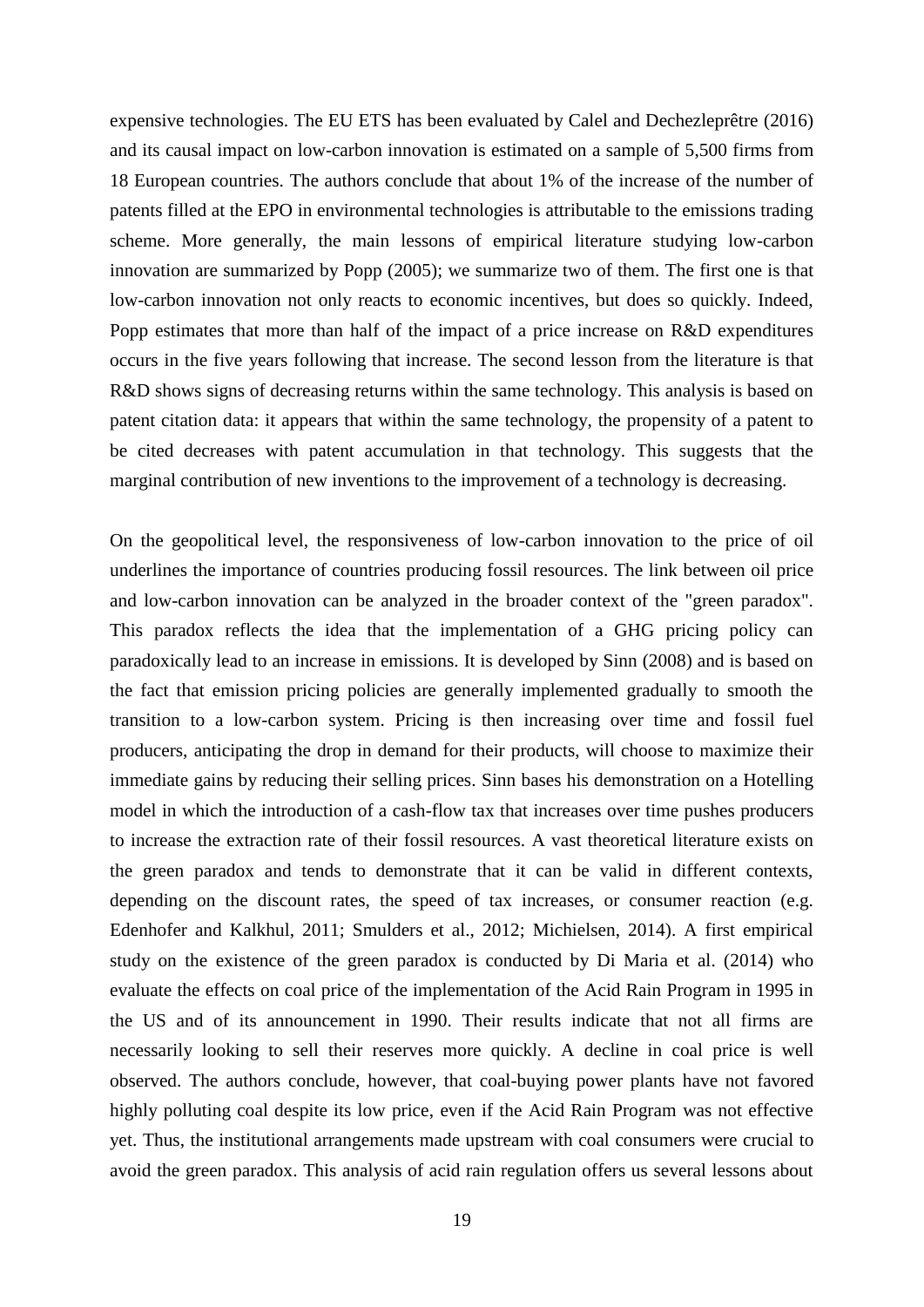the risk that a green paradox could annihilate the effects of climate policies. Regulators should seek to build agreements with fossil energy consumers prior to the implementation of the pricing policies. This will be much more complex for oil, which has more consuming sectors, than for coal, which is used mainly by electricity producers. The risks of increased fossil energy consumption can also be reduced by developing more attractive technical substitutes. Another important lever is the rapid increase in emissions pricing, which reduces the period during which a green paradox can develop. Finally, it is important that policies to support low-carbon innovation succeed in decoupling it from fossil fuel prices; in this respect, public funding must be maintained at a high level regardless of fluctuations on the fossil fuel markets. It thus underlines the need for a long-term political vision. On the international political level, one solution to counteract the green paradox is to agree with countries with high reserves of fossil fuels that they will respect a certain production quota. This quota would reduce the amount of fossil fuels that is available. To compensate for the decline in fossil fuel sales, consumer and producer countries can agree on a high sale price that would allow to value the part of their reserves they can sell, in accordance with the quota. To this extent, the green paradox is another reason to include these countries in international climate negotiations.

#### **3. Leaders in RETs**

<u>.</u>

The dynamics of patent acquisition within the five main offices do not make it possible to distinguish between countries' knowledge in low-carbon technologies since patents can be filed by foreign inventors. As explained in the **[Methodology and data](#page-15-1)** subsection, we can sort RETs patents according to inventor's nationality. This allows us to analyze the specialization of the main innovative countries<sup>19</sup> in four technologies: (1) onshore and offshore wind, (2) solar photovoltaics, (3) bio-fuels and (4) hydropower (as defined above). A widely used indicator in the literature to measure a country's relative degree of specialization in a technological field is the Revealed Technical Advantage (RTA), originally proposed in an article by Soete (1987).This indicator is defined as the ratio between the share of inventions held by a country in a specific technology and the share of inventions held by this country, all technologies taken together. This indicator is particularly useful for international comparisons because the propensity to patent can vary from country to country, regardless of innovation

<sup>&</sup>lt;sup>19</sup> We focus on the main innovators, defined as the countries that obtained the most patents between 1992 and 2014, namely the United States of America, Japan, South Korea, China, Germany, France, Taiwan, United Kingdom, Canada and the Netherlands. We add to this group a second group of countries that we select on the basis of their weight in global emissions (Australia, which has the highest level of emissions per capita and India, which is the largest emitter of GHGs in the world) or on the basis of their expertise in RETs (Denmark and Spain).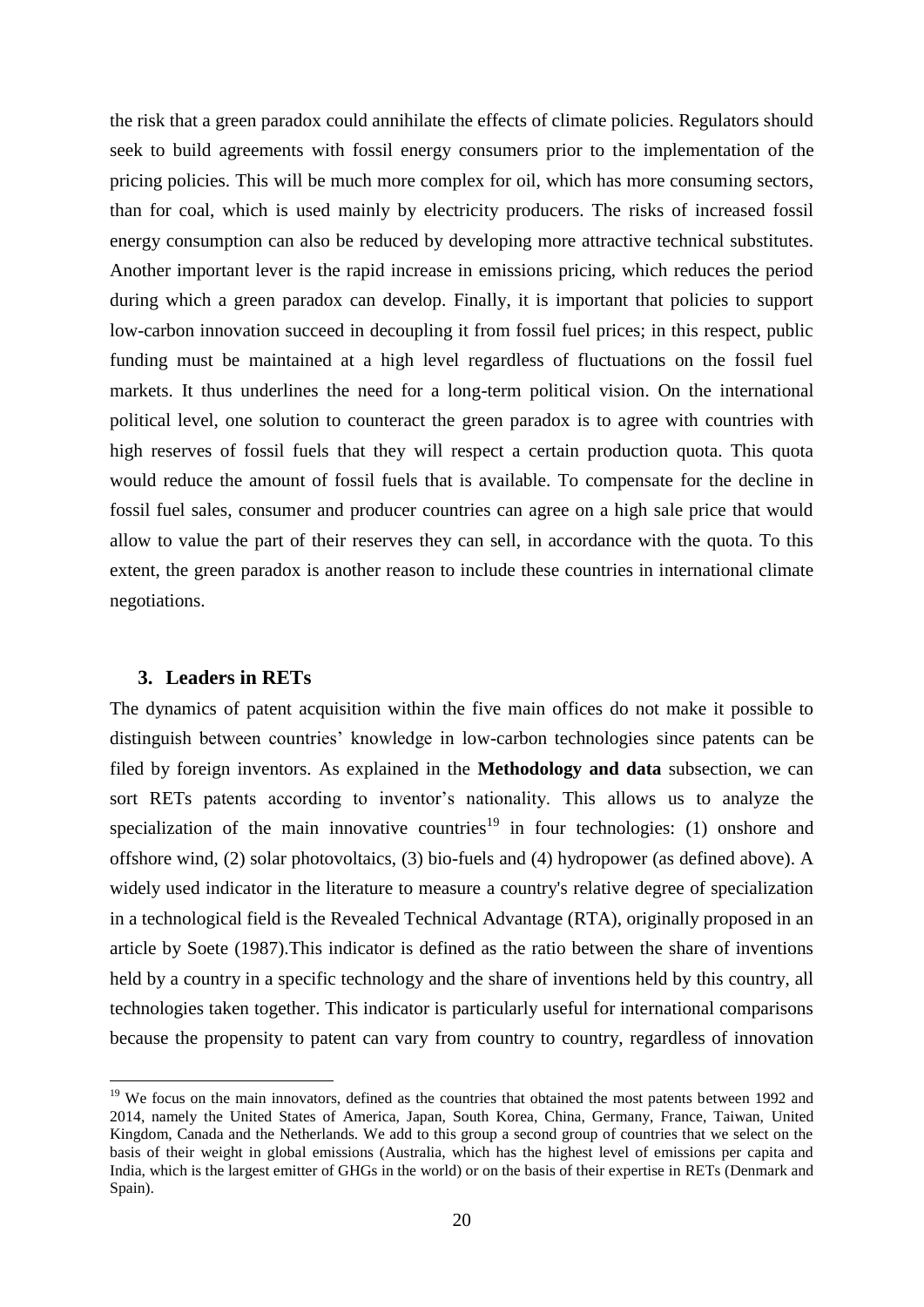performance. Finally, we normalize the RTA indices so that the same weight is given to negative and positive changes (Thoma, 2017). Although RTA indices are very effective in quantifying a country's relative specialization in a technology sector, they have two limitations identified by Cantwell and Jeanne (1999). First, the construction of these indices for countries producing few inventions creates potentially large variations in the index from one period to another and makes more difficult a comparison with other countries (among the countries included in our sample, this limit applies mainly to India). Second, the calculation of RTAs for small countries easily leads to consider them to be highly specialized as their limited resources force them to focus on a limited number of technology sectors (this criticism applies mainly to Denmark among the countries we analyze). The analysis of complementary indicators in the next section will enable us to overcome these two limitations. A strictly positive normalized RTA index indicates a relative specialization of the country in the sense that it produces a larger share of inventions in this technological sector than in all sectors; a strictly negative index indicates a relative lack of specialization in the sector.

The RTA indices are calculated by distinguishing two periods: 1992-2003 and 2004-2014 and represented on Figure 3. The first period begins in the year of the Earth Summit in Rio de Janeiro, which brings several results, including the United Nations Framework Convention on Climate Change, a key stage in the climate negotiations. The second period begins in 2004, which marks the acceleration of patenting in the RETs sectors (see Figure 2).



**Figure 3 : Evolution of the normalized RTA indices (a) 1992-2003 period (b) 2004-2014 period**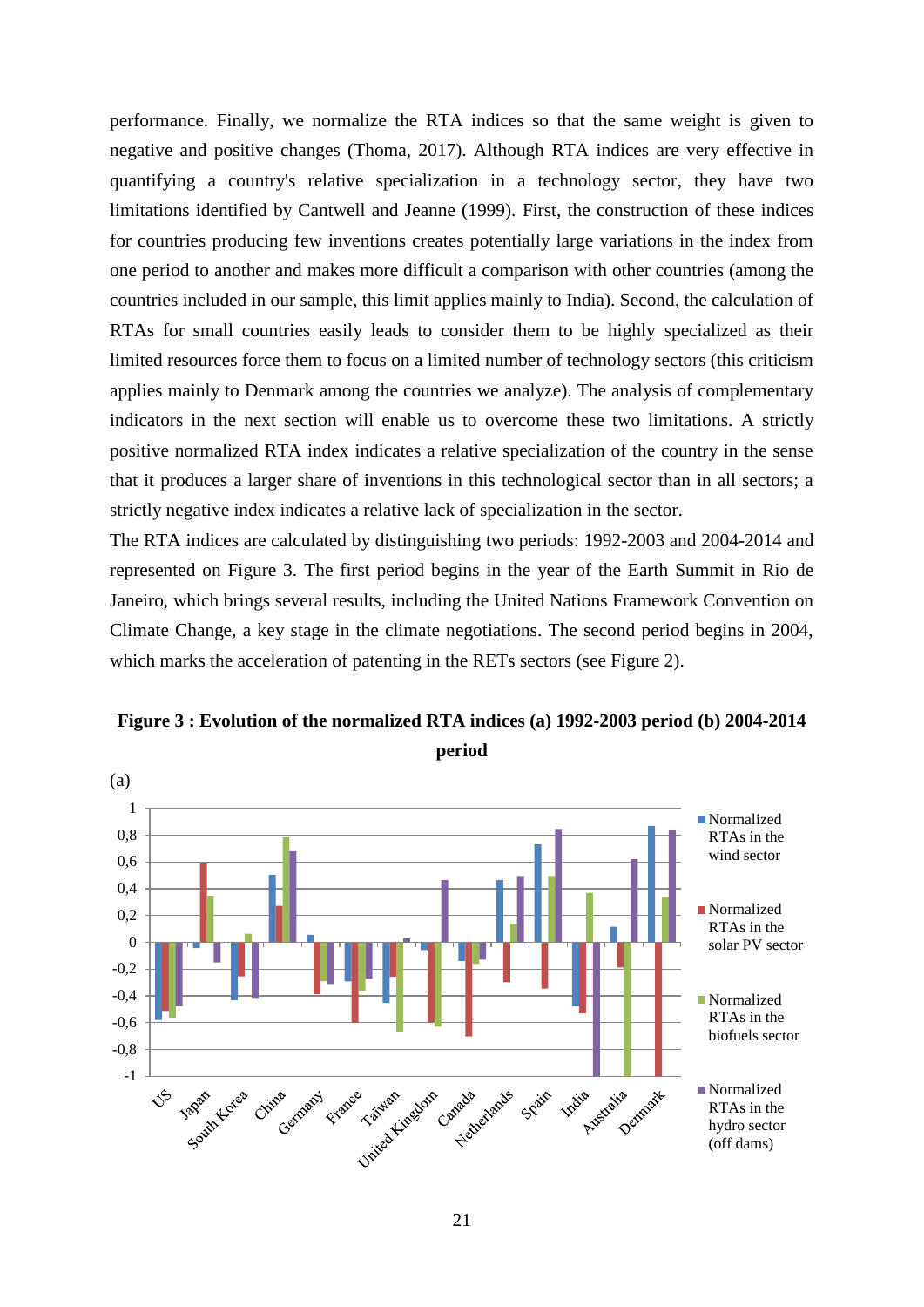

Source: PATSTAT

Compared to other countries, European countries have shown greater stability in the architecture of their technological specializations. Their RTAs indices have not indeed varied significantly from one period to another. Between 1992 and 2003, for example, Spain was mainly specialized in the wind and hydro sectors. The country was also specialized in biofuels, although to a lesser extent. Finally, it had a sub-specialization in the solar PV sector, as evidenced by the negative value of the index. During the period 2004-2014, the specialization indexes varied slightly: the gaps between technologies have narrowed but Spain remains specialized in hydro and wind energy, followed by biofuels, and has a relative technological disadvantage in the PV sector.

Wind technology remains Europe's best technological advantage as Germany, the Netherlands, Spain and Denmark all appear to be specialized in this technology during both time periods in comparison with other countries in the world. It should be noted that the RTA index is a relative index that judges a country's performance in relation to others as well as its own performance. Germany may therefore appear to be weakly specialized in wind technology compared with the other three countries mentioned. This is explained by the fact that Germany produces many inventions in other technological fields, hence reducing the weight of wind technology. A promising technology sector in Europe is hydropower, in which United-Kingdom, Spain, the Netherlands and Denmark are specialized. Of all the European countries, France seems to be lagging behind in the four technology sectors analyzed, even if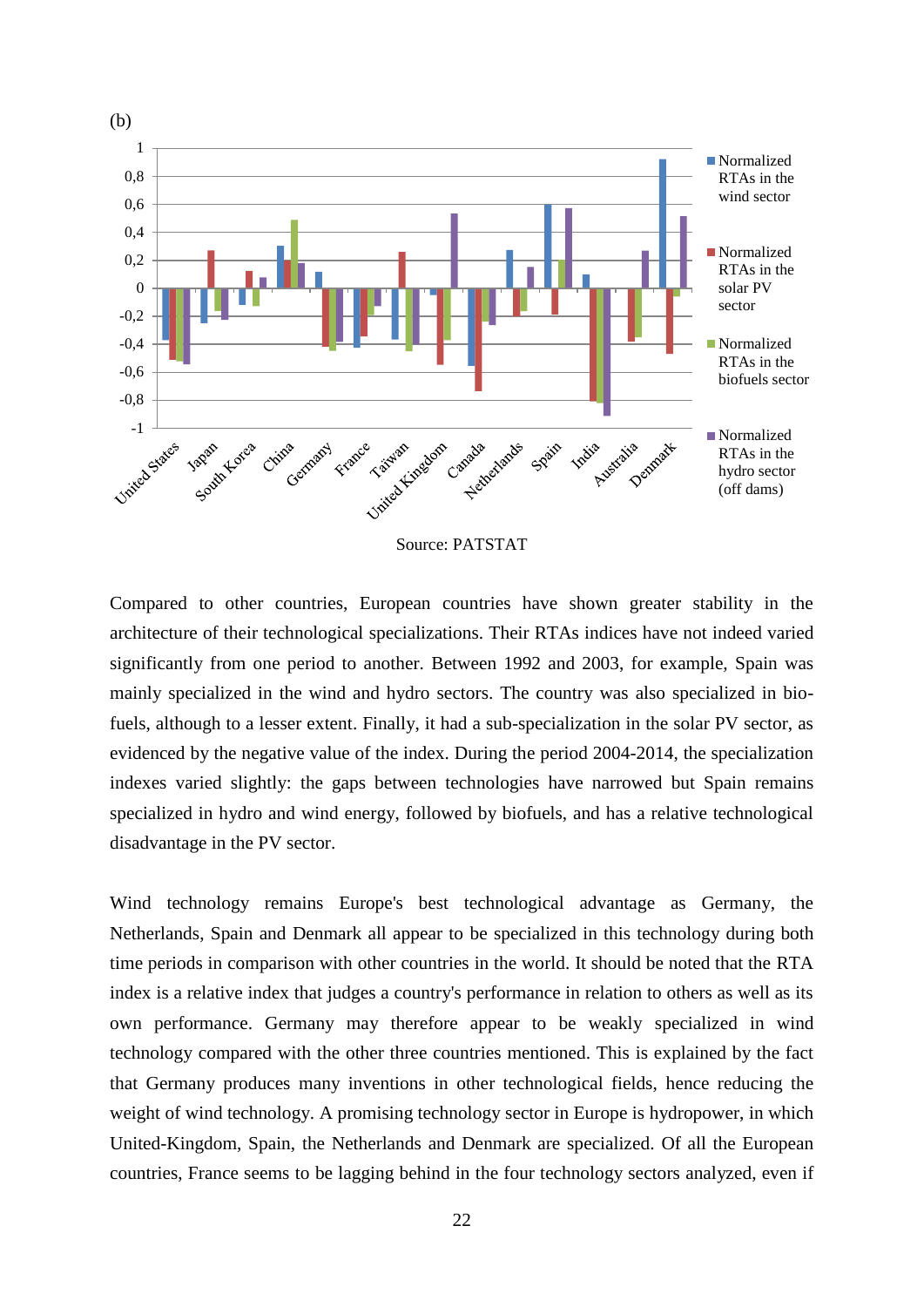stronger RTAs have been observed in the last period in the solar PV, bio-fuels and hydropower sectors (excluding dams).

The US, Canada and Australia all have a high per capita GHG emission rate and are therefore highly dependent on fossil fuels. The comparison between the two periods indicates that these countries did not became highly specialized in one or more sectors of RES. The US has maintained a similar situation from one period to another, without seeking to favor a technology. The negative values of the RTAs indices show that RETs are still far from having reached the most dynamic innovation sectors in the US. From one period to the next, Canada's RTA indices decreased for all four technologies. In the case of Australia, only one technology stands out from the others since the country maintains a high degree of specialization in the marine and current energy sector during both periods.

The most significant upheavals in countries' relative technological specializations have occurred in Asia, although countries have very different profiles and Japan stands out as an exception. South Korea and Taiwan have the common characteristic of having succeeded in developing a strong specialization in the field of solar PV. This is explained by the specialization that these countries had developed upstream in the semiconductor sector; the latter being intrinsically linked to solar PV technology (Wu, 2014). It should also be noted that Taiwan has favored the development of crystalline silicon cells while Korean innovators have focused on improving new generations of solar photovoltaic technologies (*ibid*.). However, while Taiwan has specialized exclusively in solar PV, South Korea has also strengthened its skills in wind, ocean and current energies. Japan stands out from other Asian countries by recording a reduction in its RTA indices on all four technologies, although a strong specialization in solar PV is maintained during the second period.

Finally, the comparison of degrees of specialization in RETs from one period to the next highlights China's particularity. It was mainly from the early years of 2010 that questions arose about the increase in the number of Chinese patents.<sup>20</sup> Our results provide two additional dimensions.

First, China was already highly specialized in RETs between 1992 and 2004, while the trigger for China's energy transition is generally associated with the 2005 Renewable Energy Law (2005 LER). It therefore seems that before implementing policies supporting the deployment

<u>.</u>

<sup>&</sup>lt;sup>20</sup> "Patents, yes ; ideas, maybe. Chinese firms are filing a lots of patents. How many represent good ideas?" The Economist, October  $14<sup>th</sup>$  2010.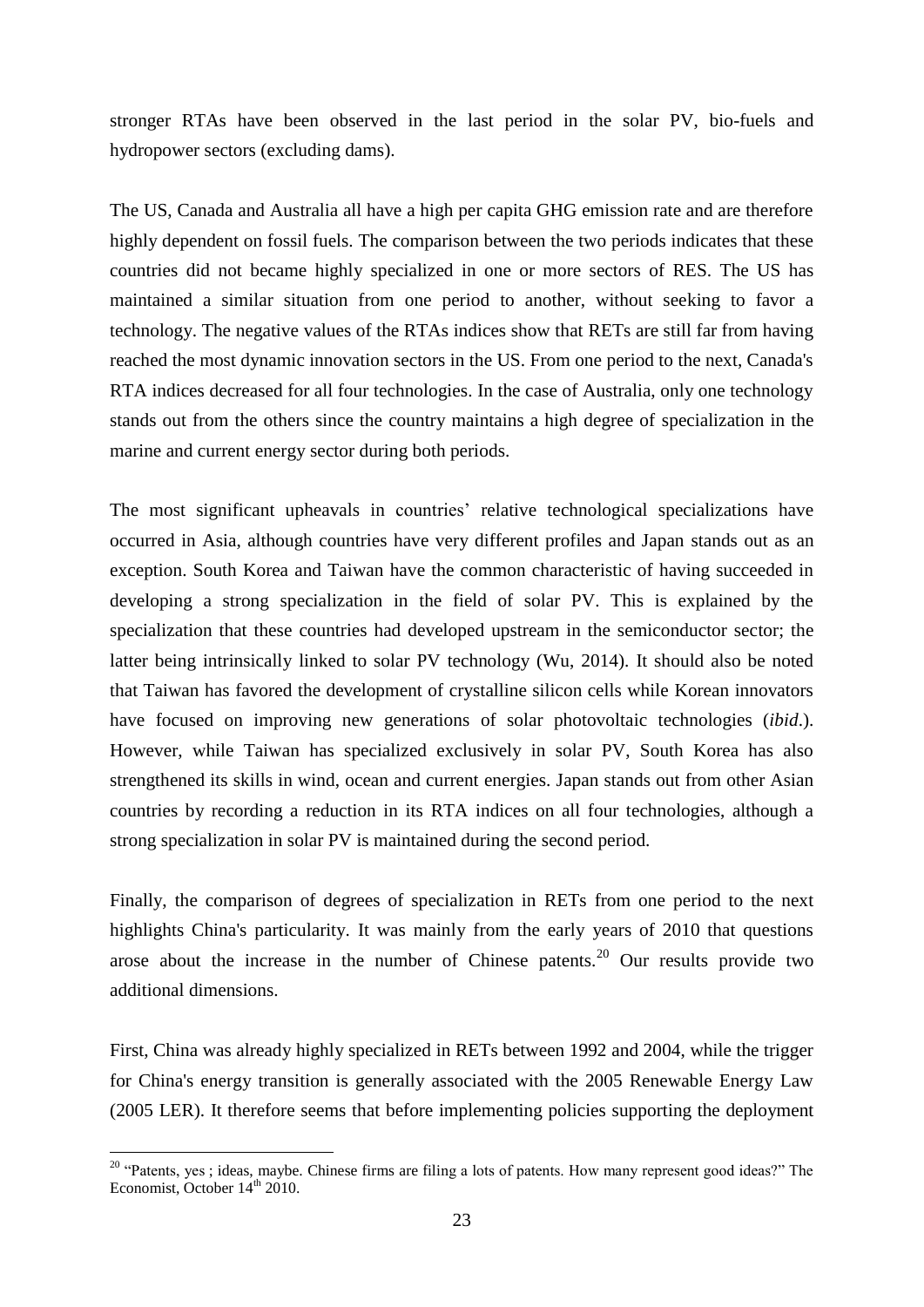of RE, as did the 2005 LER, the Chinese economy already launched a specialization process in these sectors during the 1990s. This is not surprising given that China has long maintained a desire to deploy RETs, even if it has remained discreet in comparison with the increase in Chinese GHG emissions. According to World Bank, China was already the world's leading producer of wind turbines in 1996 (World Bank, 1996). Because of its good wind resources, particularly in Inner Mongolia, China began a rural electrification program in the 1970s based on the use of wind energy, but also on other RETs sources (Lew, 2000). In parallel, central and local governments set up a set of mechanisms at the end of the 1950s to support the development of a domestic wind energy sector. More generally, the electrification of rural areas in China has been a powerful vector for the development of small renewable installations.<sup>21</sup> For example, China alone had  $15$  GW of small hydro installed capacity (<10MW) out of the 40GW installed worldwide in 2001 (Paish, 2002).

Second, China's relative specialization in the RETs sectors analyzed here continued during the period 2004-2014, despite the arrival of new players. China therefore appears to be specialized in wind, bio-fuels, marine and current energy technologies and, to a lesser extent, solar PV technology. The main strengths of the Chinese economy in this latter sector are economies of scale, low production costs and the export of ready-to-install systems (Wu, 2014).

The RTAs indexes make it possible to quantify the relative specialization of countries in the RETs sectors and to understand the technological paths of national economies. On the other hand, they do not allow taking into account the economic value of patents, which requires the analysis of complementary indicators such as those developed below.

# **4. Patent families: a measure of the geographical scope of inventions**

As we explained at the beginning of the previous subsection, the same invention is protected first by a priority patent and then, if necessary, by a family of patents granted by different patent offices. Because each new patent application has a cost for the applicant, it is considered that the size of the patent family, i.e. the number of patent offices in which the invention is protected, is a relevant approximation of the economic value of a patent (Fischer and Leidinger, 2014). This hypothesis is empirically validated by several papers that highlight the positive correlation between the size of an invention's patent family and its economic valuation (e.g. Putnam, 1997; Harhoff and Wagner, 2003). In a more strategic approach, the size of the family, by indicating the breadth of the geographical coverage of the monopoly

 $21$  99.26% of the urban Chinese population had access to electricity in 1990 while this share was equal to 89.7% for rural population. In 2015, this gap has narrowed as these rates were both equal to 100 for urban and rural populations (numbers are from the World Bank).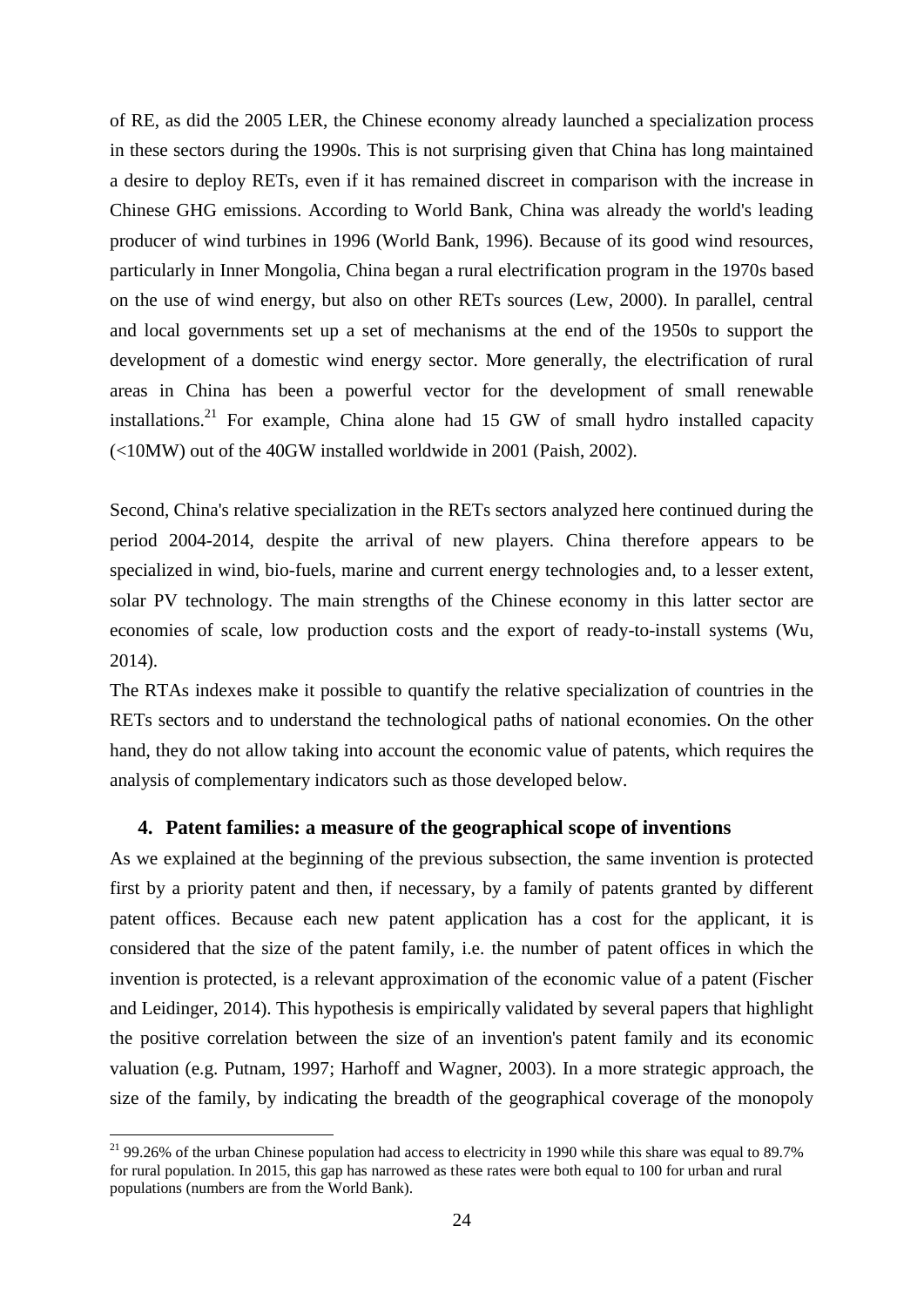rights over an invention, makes it possible to understand a country's influence on the accessibility of RETs. Nonetheless, it should be kept in mind that depending in its geographic location a country may have a higher propensity to patent abroad, compare to other countries, independently of the value of an invention. Hence, a cross-country comparison of the size of patent families can be misleading. A more relevant approach is to examine how the average size of inventions' patent families have evolved over time for each country. It should be made by focusing on a particular technology in order to capture the dynamism of the sector in terms of inventive activity. Because wind and solar PV technologies are now supported by numerous countries through public policies since several years and sometimes decades, we are focusing on these two.

We represent the evolution of the average size of patent families protecting inventions in the wind power technology sector on Figure 4. The period we analyze is divided into four subperiods in order to assess the evolution over time of the average family size.



**Figure 4 : Average size of patent families protecting wind power inventions**

#### Source: PATSTAT

The data shown on Figure 4 is complementary to the RTAs indexes. The first fact that emerges from this figure is that several countries have experienced a rapid increase in the average size of patent families protecting their wind power inventions. This increase is of course not exclusively linked to purely technological determinants and also refers to an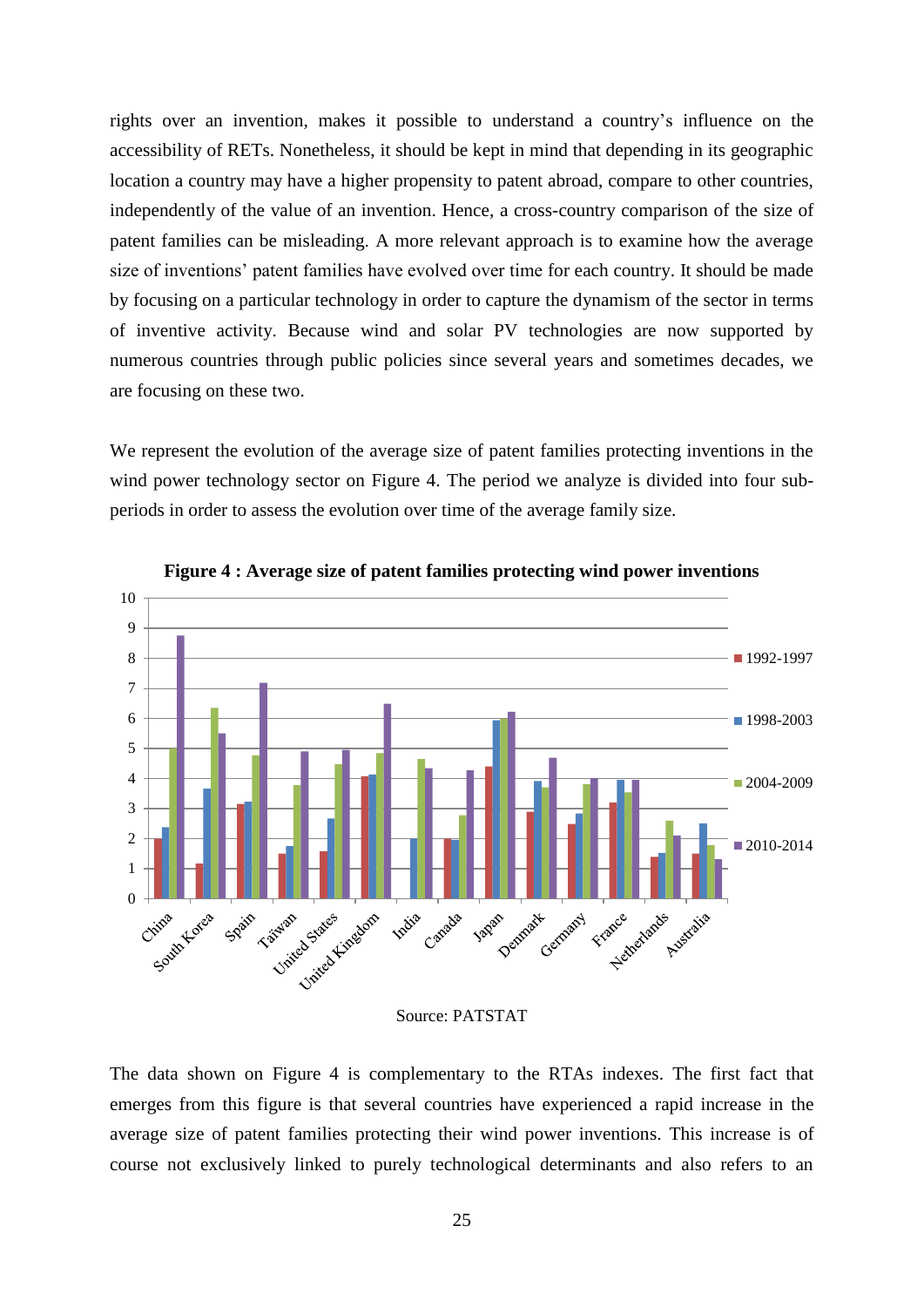increase in the average economic value of inventions, resulting for instance from the implementation of a policy to support the sector in a country that will push foreign innovators to come to the national patent office to protect their inventions. Nonetheless, the countries in which this upward trend is not observed are the ones that are lagging behind the others on the technological level, as they do not try to compete for new markets. This is the case for Japan, France, Australia and to a less extent the Netherlands. Regarding other countries, two groups can be distinguished: the historical leaders of the sector and the new entrants to the market. The first group includes Denmark, Germany, Spain, the United-Kingdom and the United States. It brings together the leaders of the European market and the United-States who have all benefited from a dynamic domestic demand, as well as an important demand from neighbor countries.<sup>22</sup> The second group includes China, Taiwan and South Korea. In the latter, the average size of patent families protecting wind power inventions has steadily increased over the first three time periods we consider, before it decreased during the 2010- 2014 period. In China and Taiwan, major efforts has been made to increase the average geographical scope of intellectual property over wind power technology, hence demonstrating the improvement of the innovative capacity in these two countries. It is also demonstrative of the fact that there has been a major growth of the Asian demand for wind turbine functioning at low wind speed. Such wind turbines generally use permanent magnet and most have been manufactured by the Chinese firm Goldwind (Serrano-González and Lacal-Arántegui, 2016).

The contrast between Asian and European countries is even more striking in the solar PV sector. The evolutions over four time periods of the average size of patent families protecting solar PV inventions are represented on Figure 5.

<u>.</u>

 $22$  For instance in 2008, seven firms from Denmark, Germany and Spain have provided the turbines for 94 and 93% of the cumulative installed capacities in Italy and Portugal, respectively (Baudry and Bonnet, 2018).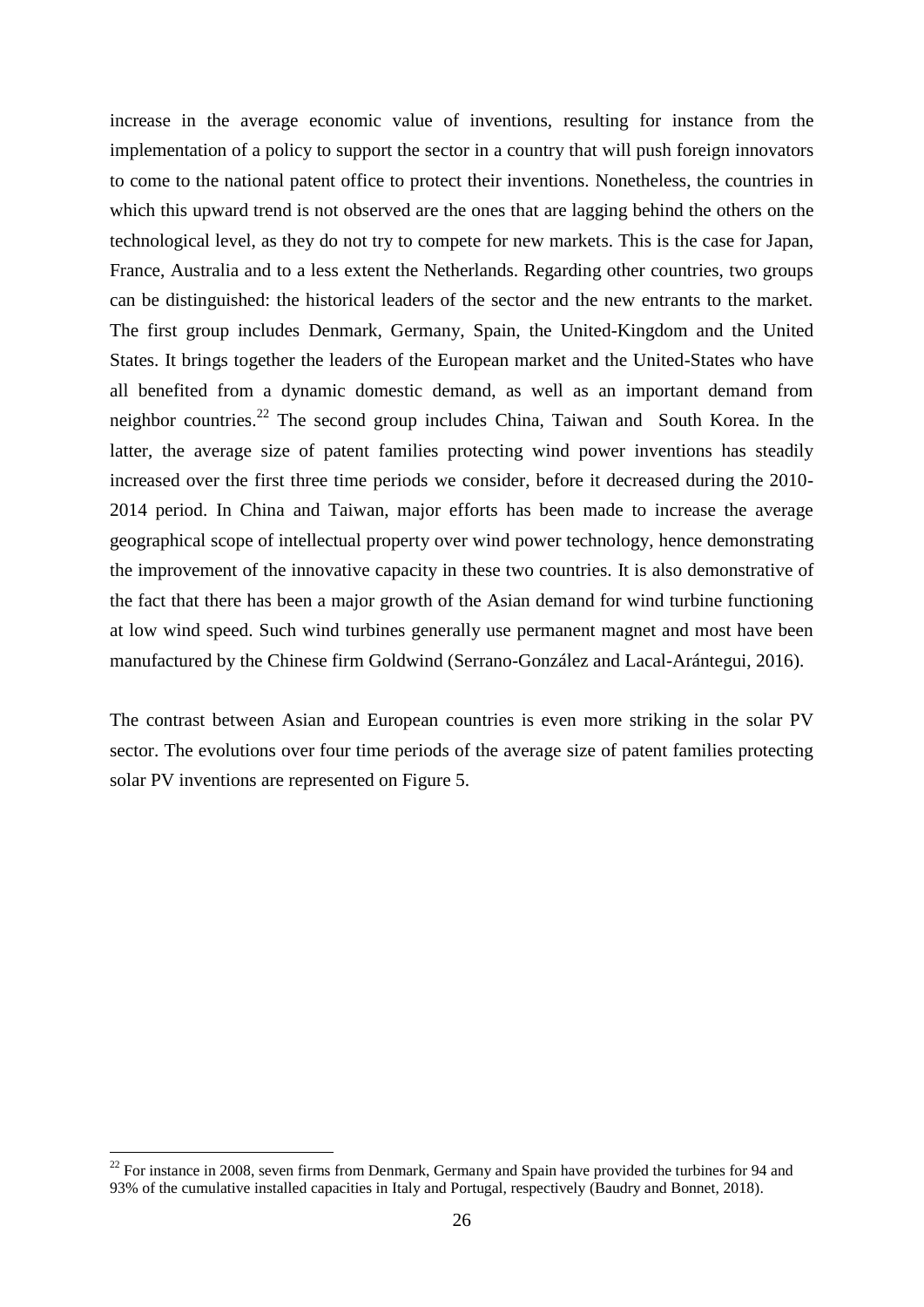

**Figure 5 : Average size of patent families protecting solar PV inventions**

As show on Figure 5, there has been a strong increase of the geographical scope of the intellectual property of Asian inventions in the solar PV technology. This increase has occurred mostly during the last two time periods and is correlated with the implementation of demand-pull policies for solar power on Asian markets and the penetration of Asian firms on the European and the American markets. It should be noted that the United States have also followed thus dynamics by increasing the average size of its solar PV patents families. At the contrary, a slowdown of the growth of average solar PV patents families is observed in Europe. The case of Japan must be highlighted. Although this country is a major innovator in the solar PV technology, no sign of improvement in the average value of its inventions in this field is observed.

These results on patent families can be refined by narrowing the analysis to very high-value inventions. This can be done by counting only inventions that have been patented in the most innovative patent offices, i.e. those that receive the most of patent applications. To do so, we count only the number of triadic families. They are the families of patents that protect the inventions at least in the US Office (USPTO), the Japanese Office (JPO) and the European Office (EPO); the three main patent offices in the world. The advantage of counting triadic families is that they reduce the influence of geographic location and thus facilitate international comparisons (OECD, 2009). [Figure 6](#page-28-0) shows the distributions of triadic inventions related to RETs and produced during two periods by nationalities. During the first period, from 1992 to 2003, the number of triadic families in the RETs sector was 771.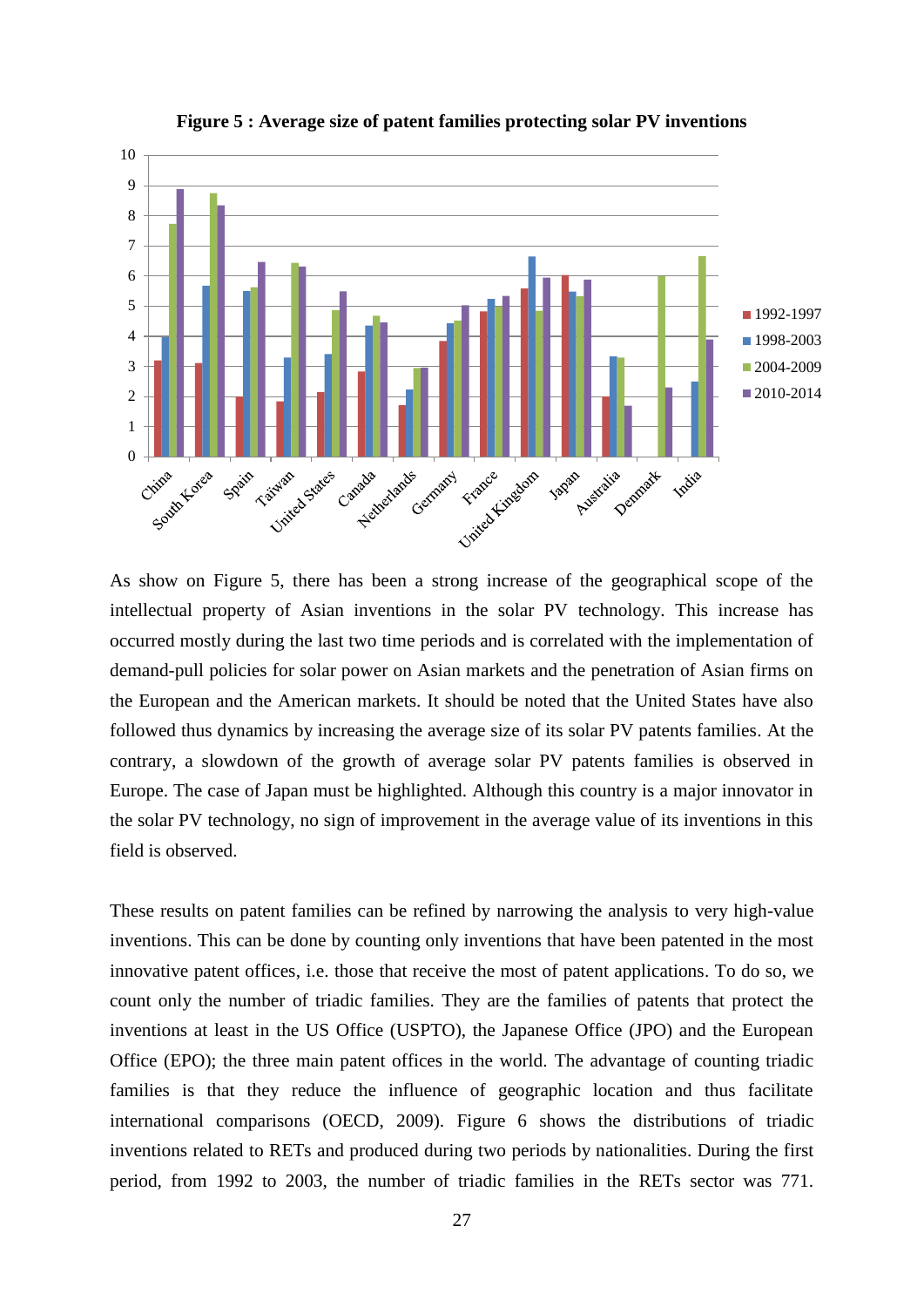Between 2004 and 2014 this number increased considerably to 1,849. This increase is a sign that the acceleration of patent filings in RETs also coincides with an increase in the economic value generated by these inventions.



<span id="page-28-0"></span>**Figure 6 Distribution of triadic families of RETs inventions according to nationality**

During the first period, the production of high-value inventions in the RETs sectors is heavily concentrated between Germany, the US and Japan, which respectively represent 26.4%, 16.7% and 25.8% of triadic families. During the period 2004-2014, Japan and the US maintained their shares while the weight of Germany decreased to 17%. At the same time, new countries have taken a more important place in the production of high-value inventions, as in the case of France, which has succeeded in increasing its share from 3.9% to 6.4%. The weights of the United-Kingdom and the Netherlands remained relatively stable, while those of Denmark and Spain increased by 1.3 and 0.6 points respectively. The most striking fact is most certainly the entry of South Korea in the production of triadic inventions since it held only 0.8% between 1992 and 2004 and increased this share to 5.2% during the period 2004- 2014.

# **V. Conclusion**

The diffusion of RETs and their improvement are crucial issues for the energy transition. In this article we explain why there is a geopolitics that is specific to the intellectual property rights on these technologies. Indeed, intellectual property rules shape the production and diffusion of innovation and in the context of climate negotiations, there are two opposing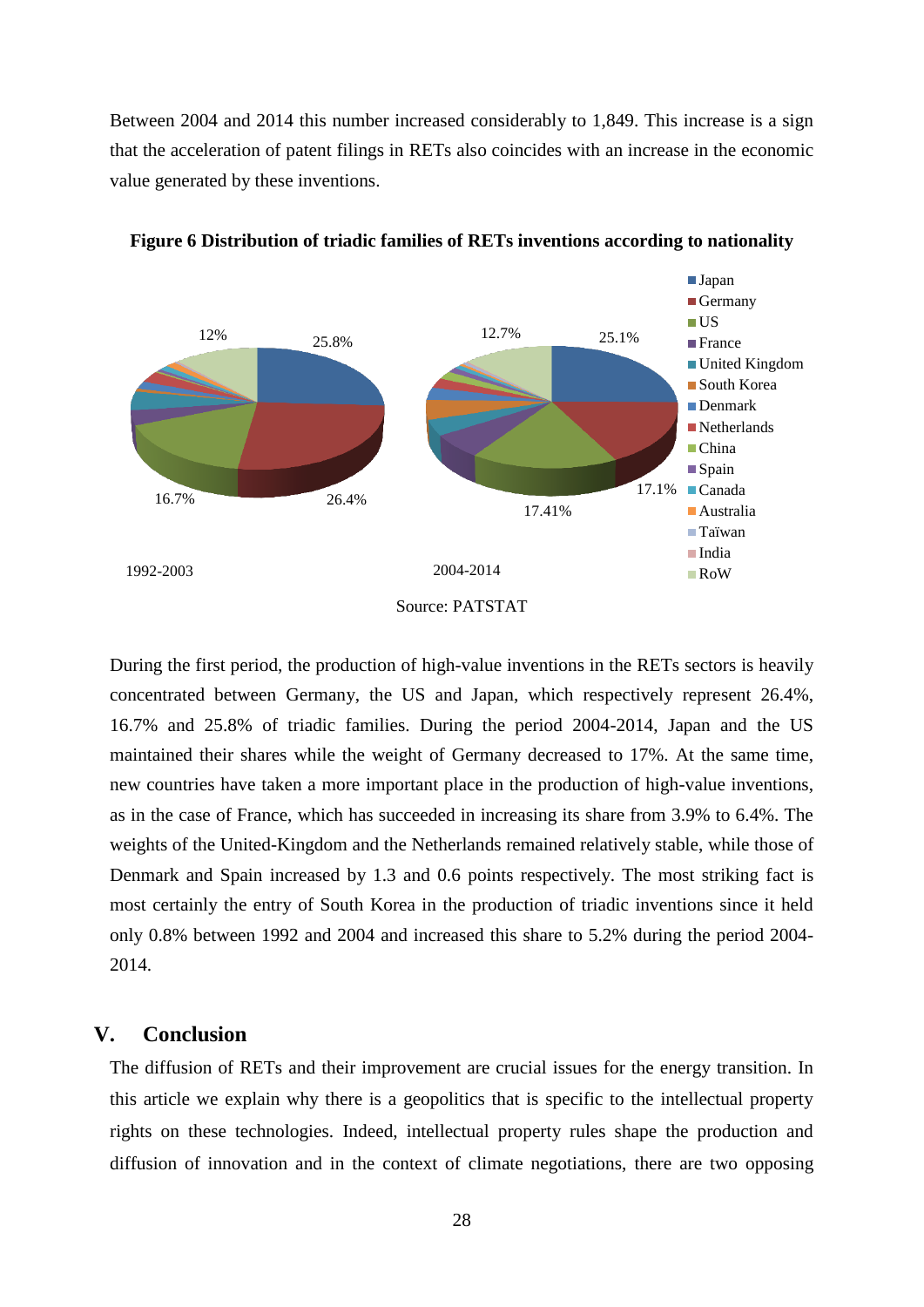discourses about their effects. For developed countries, the existence of intellectual property rules is a necessary condition for the diffusion of new technologies that innovators would keep secret in the absence of protection. For developing countries intellectual property allows the exercise of monopoly power that, by increasing the price of new technologies hinders access to them. This opposition is exacerbated in the case of RETs since innovation in these sectors is highly dependent on government intervention (implementation of climate policies, financing of innovation, historical weight in the energy sectors) and overlaps with energy security issues. These different elements make it possible to understand the geopolitical tensions linked to technology that drive international climate negotiations. In this article, we have stressed that low-carbon innovation and international climate negotiations are unique in that they are co-evolving. On the one hand, countries with the best technological assets in RETs will perceive the adoption by other countries of GHG mitigation commitments as an opportunity to gain market shares. On the other hand, countries lagging behind these technologies will see the adoption of such commitments as a threat to their economies and energy security if they are not accompanied by technology transfer agreements. In this context, the use of patent data makes it possible to produce an overview of innovation in RETs and to assess which countries are leaders in low-carbon innovation and to what extent the situation has changed over time. Low-carbon innovation is concentrated in the hands of only a few countries. However, India and Australia, which are major emitters of GHG, do not stand out among the main low-carbon patent producing countries. This delay casts doubt on the international community's ability to get these countries to join the energy transition project. The dynamics of low-carbon innovation in the five largest patent office show that a strong acceleration took place during the 2000s. However, when we compare the relative specializations of countries using the RTA indexes, we observe that significant changes have occurred. The relative specializations of several countries in four RETs remained relatively stable between 1992-2003 and 2004-2014; this is the case for the US, Germany, France, the United-Kingdom and Spain. The main upheavals observed come from Asia. Japan has lost its relative specialization in bio-fuels but maintains a relative advantage in solar PV. South Korea has made a major effort to specialize in this technology and has also developed a specialization in marine energy and small hydropower. The most important gain in specialization between the two periods that can be observed is Taiwan's in solar PV technology. Finally, China seems to have always devoted significant efforts to the production of inventions in RETs. The evolution of countries' relative technical advantages shows that progress trajectories are not homogeneous between countries and that major changes can be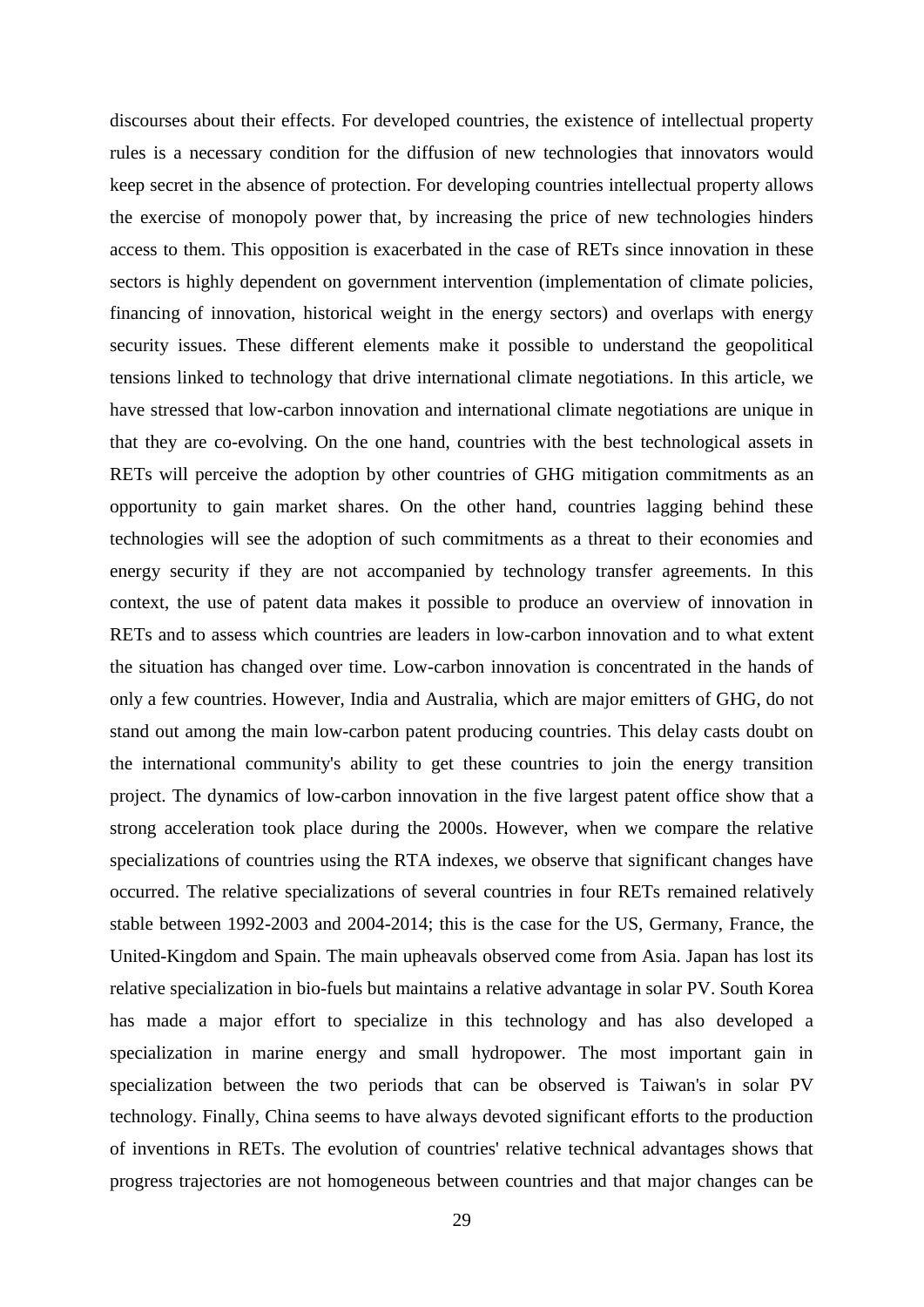anticipated in the positioning of new leaders in climate negotiations. However, these results can be refined by an analysis of the value of patents, which we approximate using two indicators. The average size of patent families protecting inventions in RE, on the one hand, and the number of triadic patents held by a country that represent very high value inventions, on the other. Analysis of patent families shows that Western countries continue to produce inventions in the wind power sector that are, on average, protected in a large number of countries. Nonetheless, a major change has occurred since 2004 in this sector has China and Taiwan, and to a less extent South Korea, became major players in this field. This illustrates the importance these countries have taken in this sector. This shift in the geographical distribution of patent rights on RETs is even more striking for the solar PV technology as China, Taiwan and South Korea have experienced a major increase in the average size of their solar PV patents families. This trend is also observed for the United States but it seems that the growth of the average size of solar PV patents families is now slowing down in most European countries. The evolution of the distribution of triadic families of patents between different countries informs us of the changes that are taking place in the production of very high value innovation. In RETs, it seems to have been and continues to be dominated by the US, Germany and Japan. However, Germany's weight in triadic families concerning RETs decreased between 1992-2003 and 2004-2014, while that of Japan and the US remained almost identical. Among Asian countries, South Korea has managed to improve its production of triadic families in RETs the most.

The issue of sharing energy transition technologies will become increasingly important in climate negotiations. On the one hand, the commitments made by countries to reduce their GHG emissions under the Paris agreement will increase demand for these technologies; these commitments will also have to be revised upwards in 2025. On the other hand, the acquisition of intellectual property rights over these technologies has accelerated considerably, widening countries' inequalities in the face of transition. Future research must focus on the opportunities that exist to make technology sharing a vehicle for the inclusion of the largest number of countries. For this purpose, policy instruments must be designed to target explicitly technology transfer. Clean Development Mechanisms have indeed promoted technology transfer but only as a side-effect of the instrument. To this extent, the double dividend from the taxation of GHG emissions can be used to foster the transfer of RETs. The use of this (environmental) tax revenue to fund the transfer of RETs technology, for example, can be a promising option to strengthen North-South cooperation. On the one hand, developing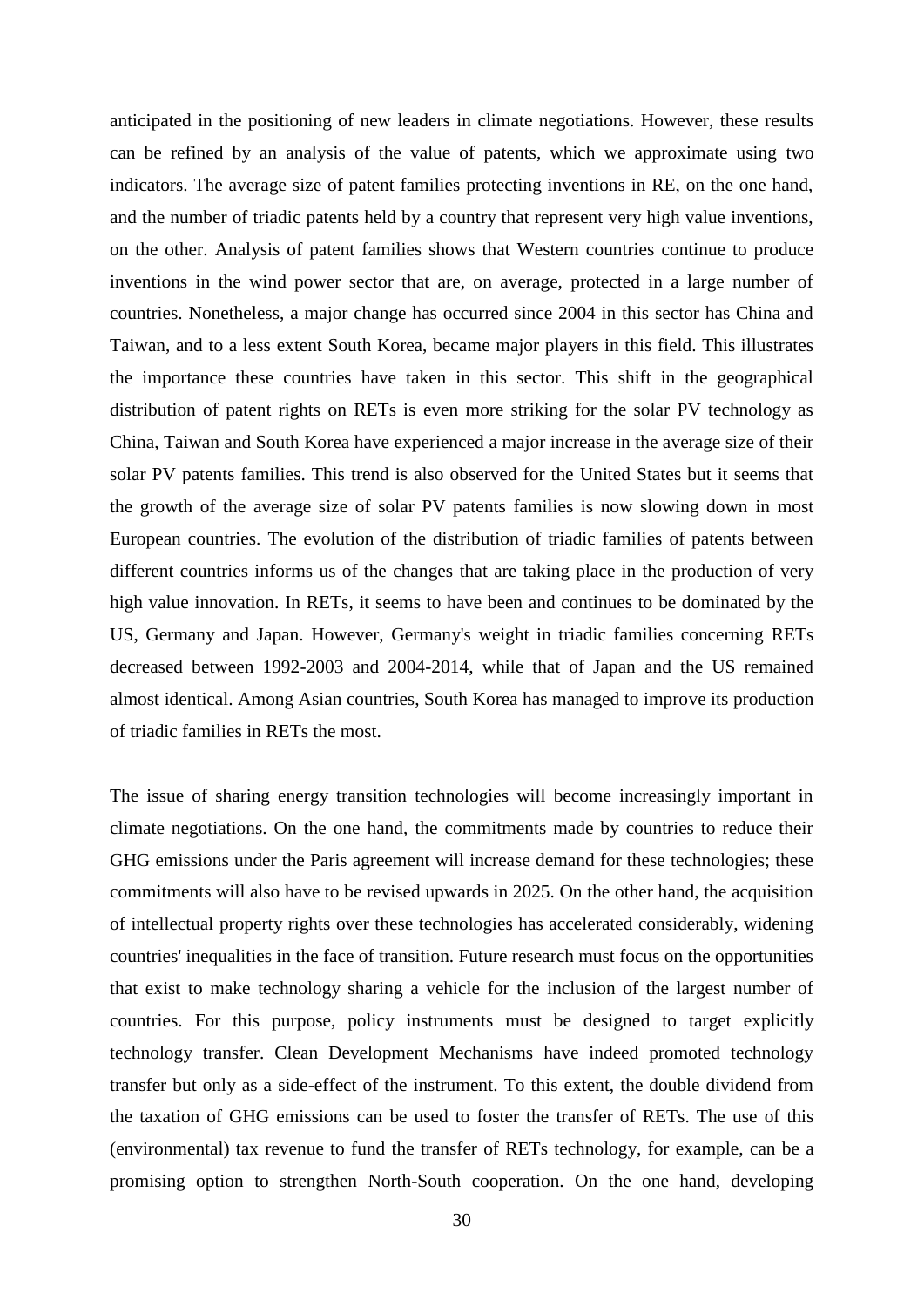countries could acquire efficient technology at a lower cost and thus reduce the cost of their energy transition. On the other hand, incentives to innovate would be maintained with respect to private parties since their investment would be compensated by the transfer of the tax revenue from GHG emissions taxation. Moreover, the implementation of such a system will maintain a strong price signal, that would be necessary to redirect economic investments towards low-carbon practices but also to generate a tax revenue. Such a redistribution system could be applied within the framework of the climate clubs proposed by Nordhaus (2015). Climate clubs were initially analyzed through the prism of trade tariffs, but many other modalities are possible. Indeed, technology transfer could prove to be a less socially costly option than increasing tariff barriers and would satisfy the principle of common but differentiated responsibility that is formalized in the UNFCC.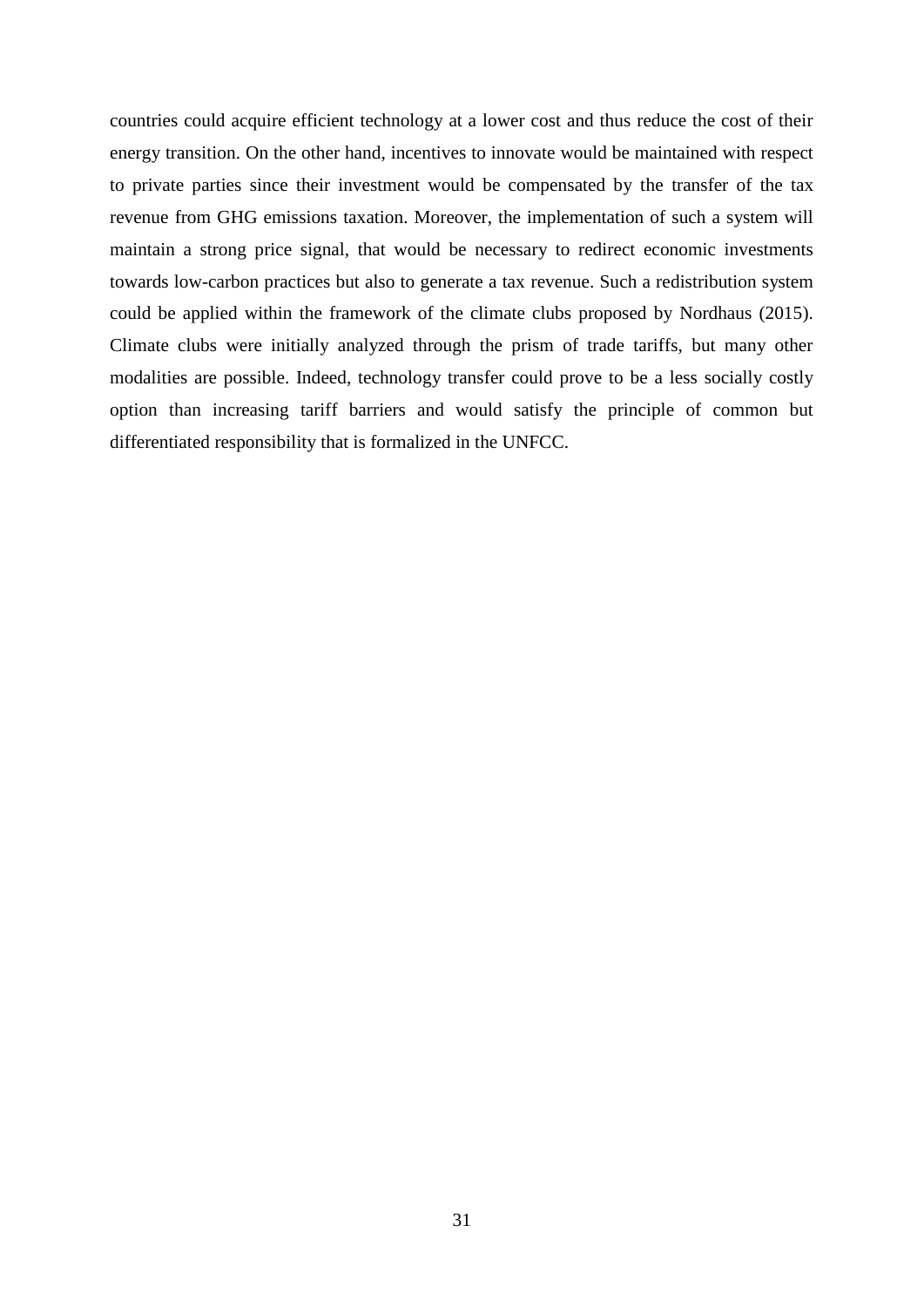# **REFERENCES**

Ang, B. W., Choong, W. L., & Ng, T. S. (2015). Energy security: Definitions, dimensions and indexes. Renewable and Sustainable Energy Reviews, 42, pp. 1077-1093.

Barton, J., H., (2007). Intellectual Property and Access to Clean Energy Technologies in Developing Countries. An Analysis of Solar Photovoltaic, Biofuel and Wind Technologies. Trade and Sustainable Energie Series, ICTSD Programme on Trade and Environment, December 2007.

Baudry, M., & Bonnet, C. (2017). Demand-pull instruments and the development of wind power in Europe: a counterfactual analysis. Environmental and Resource Economics, pp. 1- 45.

Bodansky, D. (2016). The Paris climate change agreement: a new hope?. American Journal of International Law, 110(2), pp. 288-319.

Bolinger, M., Wiser, R., (2012). Understanding wind turbine price trends in the U.S. over the past decade. Energy Policy, Vol. 42, pp. 628-641.

**Bonnet, C., Carcanague, S., Hache, E., Seck, G. S., Simoen, M., (2018). Quelle géopolitique des énergies renouvelables ? Forthcoming**

Calel, R., Dechezleprêtre, (2016). Environmental Policy and Directed Technological Change: Evidence from the European Carbon Market. The review of economics and statistics, Vol. 98, No. 1, pp. 173-191.

Cantwell, J., Janne, O., (1999). Technological globalization and innovative centres: the role of corporate technological leadership and locational hierarchy. Research Policy, Vol. 28, pp. 119-144.

Chen, W. M., Kim, H., & Yamaguchi, H. (2014). Renewable energy in eastern Asia: Renewable energy policy review and comparative SWOT analysis for promoting renewable energy in Japan, South Korea, and Taiwan. Energy Policy, 74, pp. 319-329.

Cherp, A., & Jewell, J. (2014). The concept of energy security: Beyond the four As. Energy Policy, 75, pp. 415-421.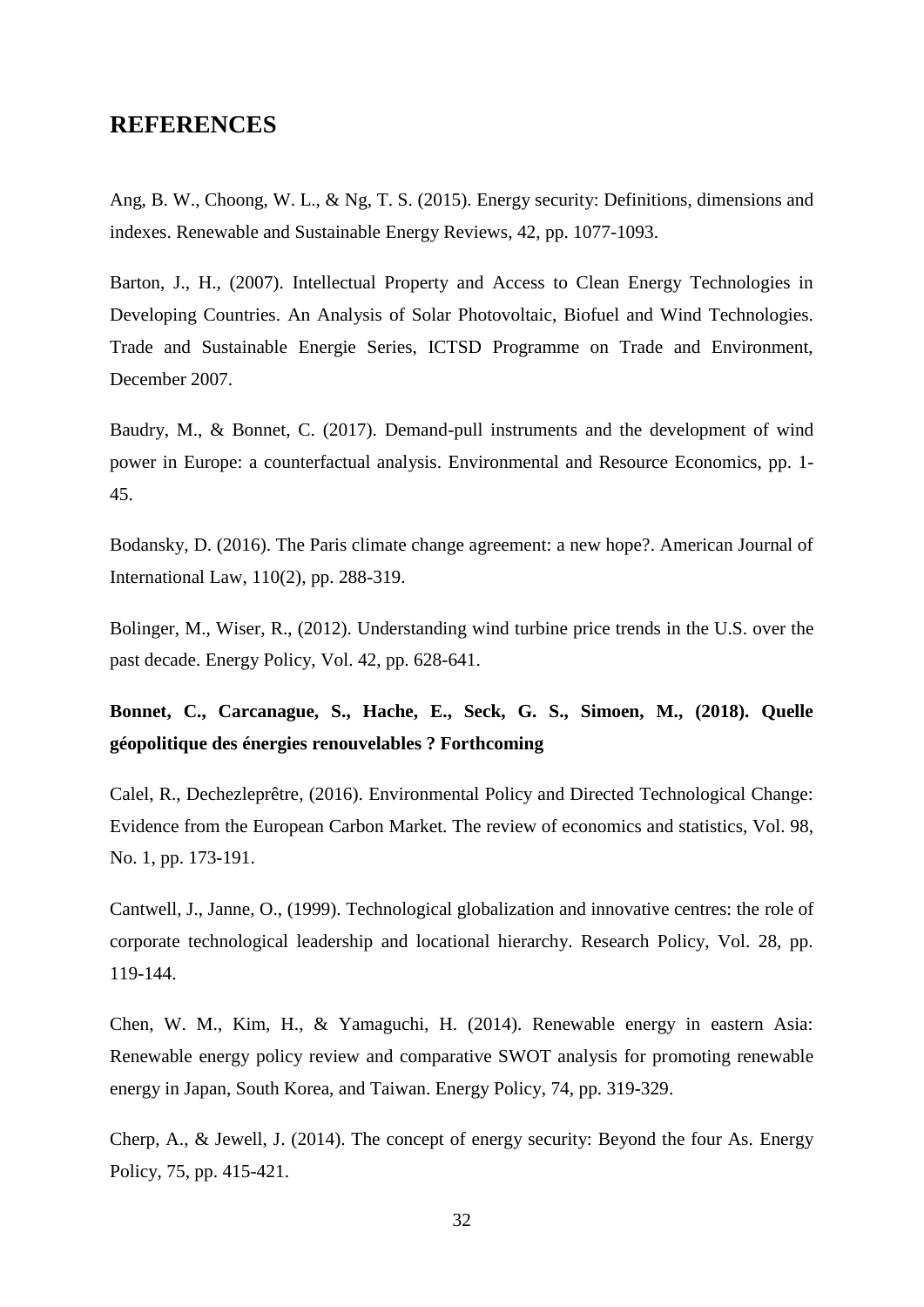Chester, L. (2010). Conceptualising energy security and making explicit its polysemic nature. Energy policy, *38*(2), pp. 887-895.

Chowdhury, S., Sumita, U., Islam, A., & Bedja, I. (2014). Importance of policy for energy system transformation: Diffusion of PV technology in Japan and Germany. Energy policy, *68*, pp. 285-293.

Crabb, J., M., Johnson, D., K.N., (2010). Fueling innovation: the impact of oil prices and CAFE standards on energy-efficient automotive technology. The Energy Journal, Vol. 31, n°1, pp. 199-216.

Criekemans, D., (2018). Geopolitics of Renewable Energy Game and Its Potential Impact upon Global Power Relations. The Geopolitics of Renewables. Scholten, Daniel (Ed.), pp. 37- 73.

Dang, J., Motohashi, K., (2015). Patent statistics: A good indicator for innovation in China? Patent subsidy program impacts on patent quality. China Economic Review, Vol. 35, 137- 155.

Dewulf, J., Blengini, G., A., Pennington, D., Nuss, P., Nassar, N., T., (2016). Criticality on the international scene: Quo vadis? Resources Policy, Vol. 50, pp. 169-176.

Di Maria, C., Lange, I., & Van der Werf, E. (2014). Should we be worried about the green paradox? Announcement effects of the Acid Rain Program. European Economic Review, 69, pp. 143-162.

Dulong de Rosnier, M., Le Crosnier, H. (dir.), (2013). Propriété intellectuelle. Géopolitique et mondialisation. Paris, CNRS Editions, Coll. « Les Essentiels d'Hermès ».

Edenhofer, O., & Kalkuhl, M. (2011). When do increasing carbon taxes accelerate global warming? A note on the green paradox. Energy Policy, 39(4), pp. 2208-2212.

Fischer, T., Leiding, J., (2014). Testing patent value indicators on directly observed patent value – An empirical analysis of Ocean Tomo patent actions. Research Policy, Vol. 43, issue 3, pp. 519-529.

Fuss, S., Canadell, J. G., Peters, G. P., Tavoni, M., Andrew, R. M., Ciais, P., ... & Le Quéré, C. (2014). Betting on negative emissions. Nature Climate Change, 4(10), pp. 850.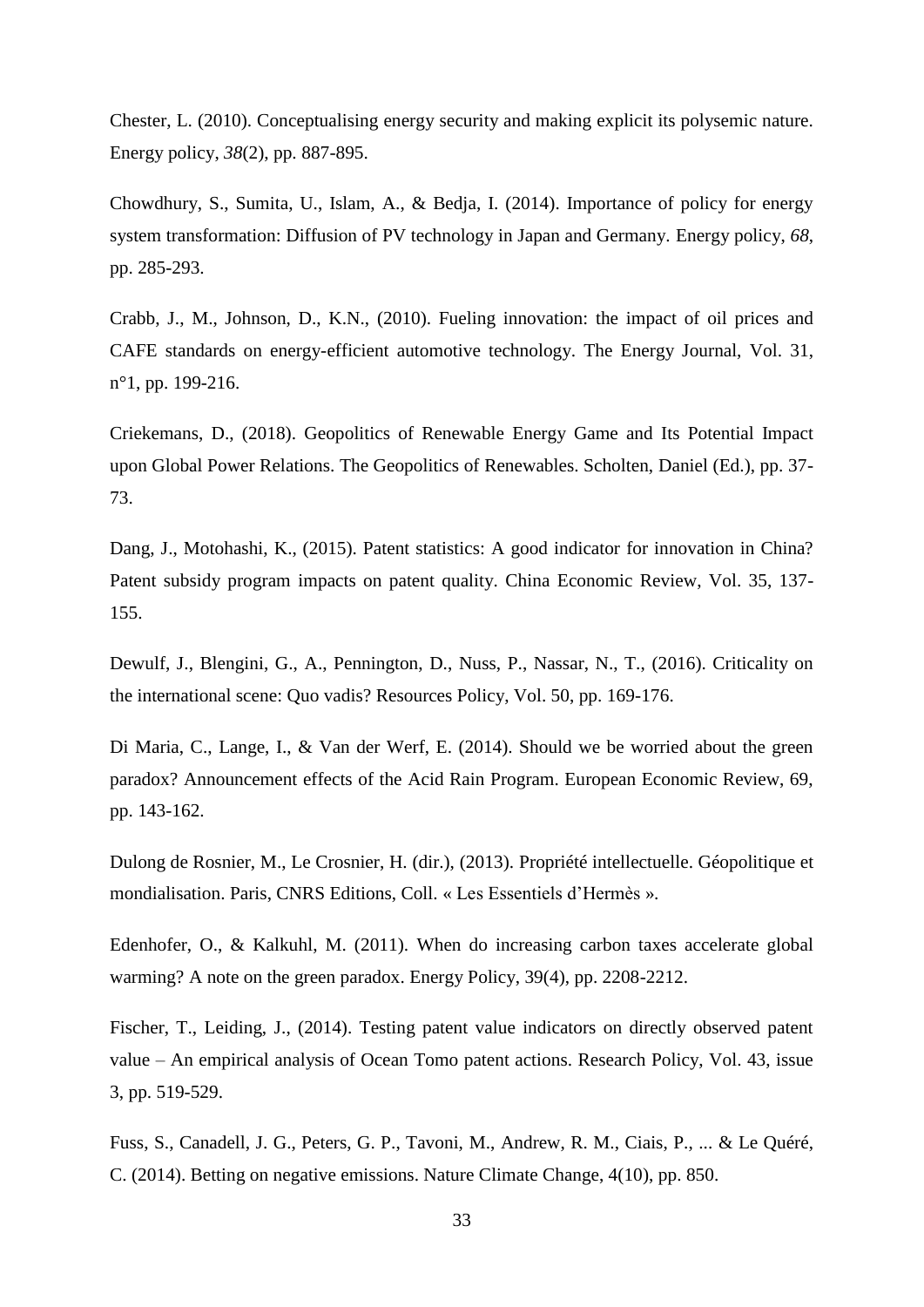Galvez-Behar, G., (2016). Les Empires et leurs brevets. Les techniques et la globalisation au XXe siècle. Hilaire-Pérez, L., Zakharova, L., Presses Universitaires de Rennes, pp. 281-296.

Glachant, M., Dechezlepretre, A., (2017). What role of climate negotiations on technology transfer? Climate Policy, Vol. 17, n°8, pp. 962-981.

Goe, M., Gaustad, G., (2014). Identifying critical materials for photovoltaics in the US : A multi-metric approach. Applied Energy, Vol. 123, pp. 387-396.

Gupeng, Z., Xiangdong, C., (2012). The value of invention patents in China : Country origin and technology field differences. China Economic Review, Vol. 23, pp. 357-370.

Harhoff, D., Scherer, F. M., & Vopel, K. (2003). Citations, family size, opposition and the value of patent rights. Research policy, 32(8), pp. 1343-1363.

Hicks John, R. (1932). The theory of wages.

Hu, A., Zhang, P., Zhao, L., (2017). China as number one ? Evidence from China's most recent patenting surge. Journal of Development Economics, Vol. 124, pp. 107-119.

International Energy Agency and Nuclear Energy Agency (AIE-AIEA), (2015). Projected Costs of Generating Electricity, 2015 Edition.

IRENA, (2018). Renewable Power Generation Costs in 2017, International Renewable Energy Agency, Abu Dhabi.

Jacobsson, S., & Lauber, V. (2006). The politics and policy of energy system transformation—explaining the German diffusion of renewable energy technology. Energy policy, 34(3), pp. 256-276.

Jaffe, A. B., Newell, R. G., & Stavins, R. N. (2005). A tale of two market failures: Technology and environmental policy. Ecological economics, 54(2-3), pp. 164-174.

Johnstone, N., Haščič, I., Popp, D., (2010). Renewable Energy Policies and Technological Innovation: Evidence Based on Patent Counts. Environmental and Resource Economics, Vol. 45, pp. 133-155.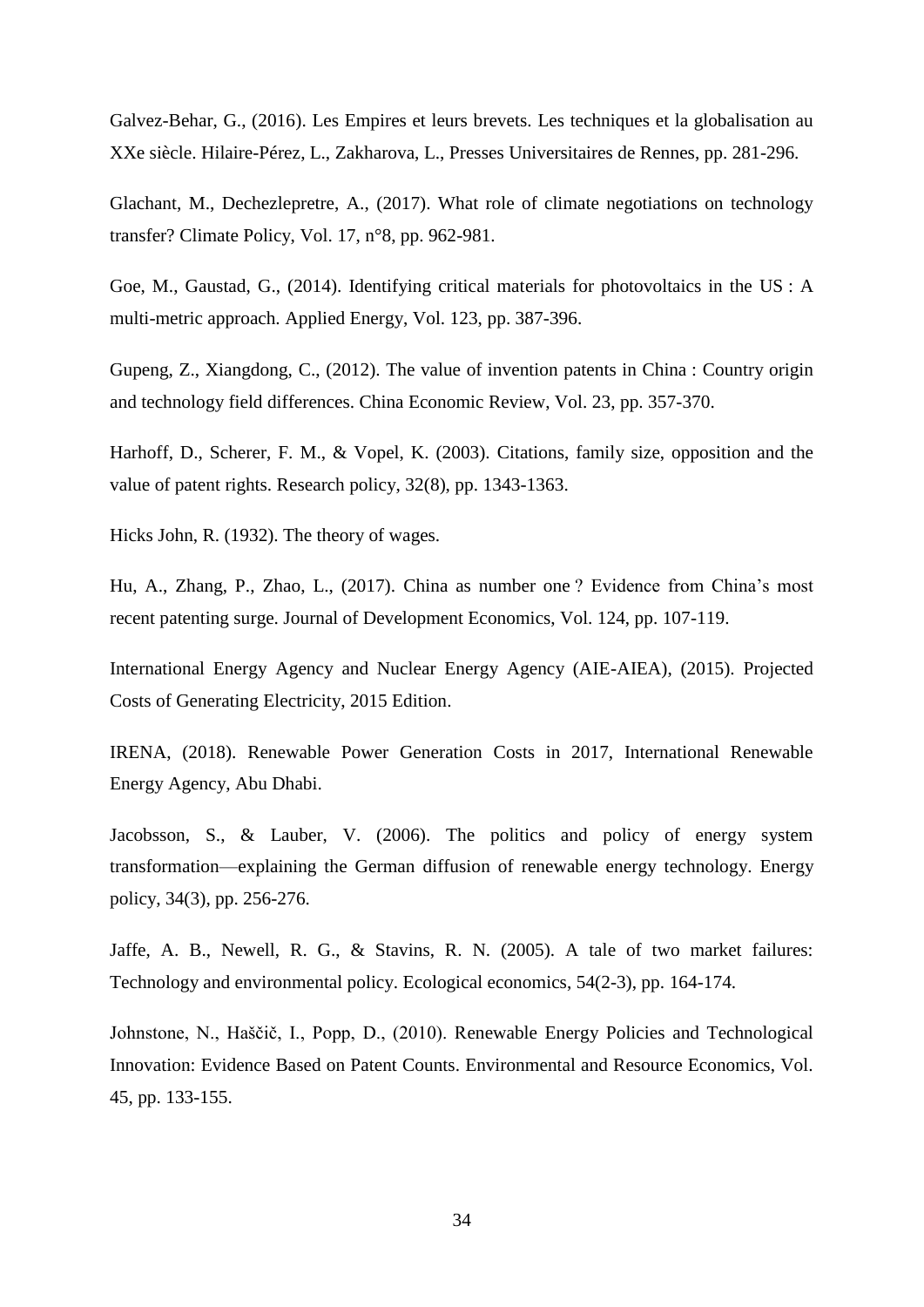Klaassen, G., Miketa, A., Larsen, K., & Sundqvist, T. (2005). The impact of R&D on innovation for wind energy in Denmark, Germany and the United Kingdom. Ecological economics, 54(2-3), pp. 227-240.

Kobos, P. H., Erickson, J. D., & Drennen, T. E. (2006). Technological learning and renewable energy costs: implications for US renewable energy policy. Energy policy, 34(13), 1645- 1658.

Koske, L., Wanner, I., Bitetti, R., Barbiero, O., 2015. The 2013 update of the OECD product market regulation indicators: policy insights for OECD and non-OECD countries. OECD Economics Department Working Papers, No., 1200.

Lanjouw, J., O., Mody, A., (1996). Innovation and the international diffusion of environmental responsive technologies. Research Policy, Vol. 2, pp. 549-571.

Lapointe, S., (2000). L'histoire des brevets. Les Cahiers de la Propriété Intellectuelle, Vol. 12, n°3.

Larkin, A., Kuriakose, J., Sharmina, M., Anderson, K. (2018). What if negative emission technologies fail at scale? Implications of the Paris Agreement for big emitting nations. Climate Policy, 18(6), pp. 690-714.

Lew, D., J., (2000). Alternatives to coal and candles: wind power in China. Energy Policy, Vol. 28, pp. 271-286.

Lorot, P., 2009. De la géopolitique à la géoconomie. Géoéconomie, No. 50, pp. 9-19.

Luttwak, E., 1990. From Geopolitics to Geo-economics. Logics of Conflict, Grammar of Commerce. The National Interest, No. 20, Summer 1990, pp. 17-23.

Mazzucato, M. (2013). The Entrepreneurial State: debunking public vs. private sector myths. Anthem, 2013.

Meilstrup, P. (2010). The runaway summit: the background story of the Danish presidency of COP15, the UN Climate Change Conference. Danish foreign policy yearbook 2010, pp. 113- 135.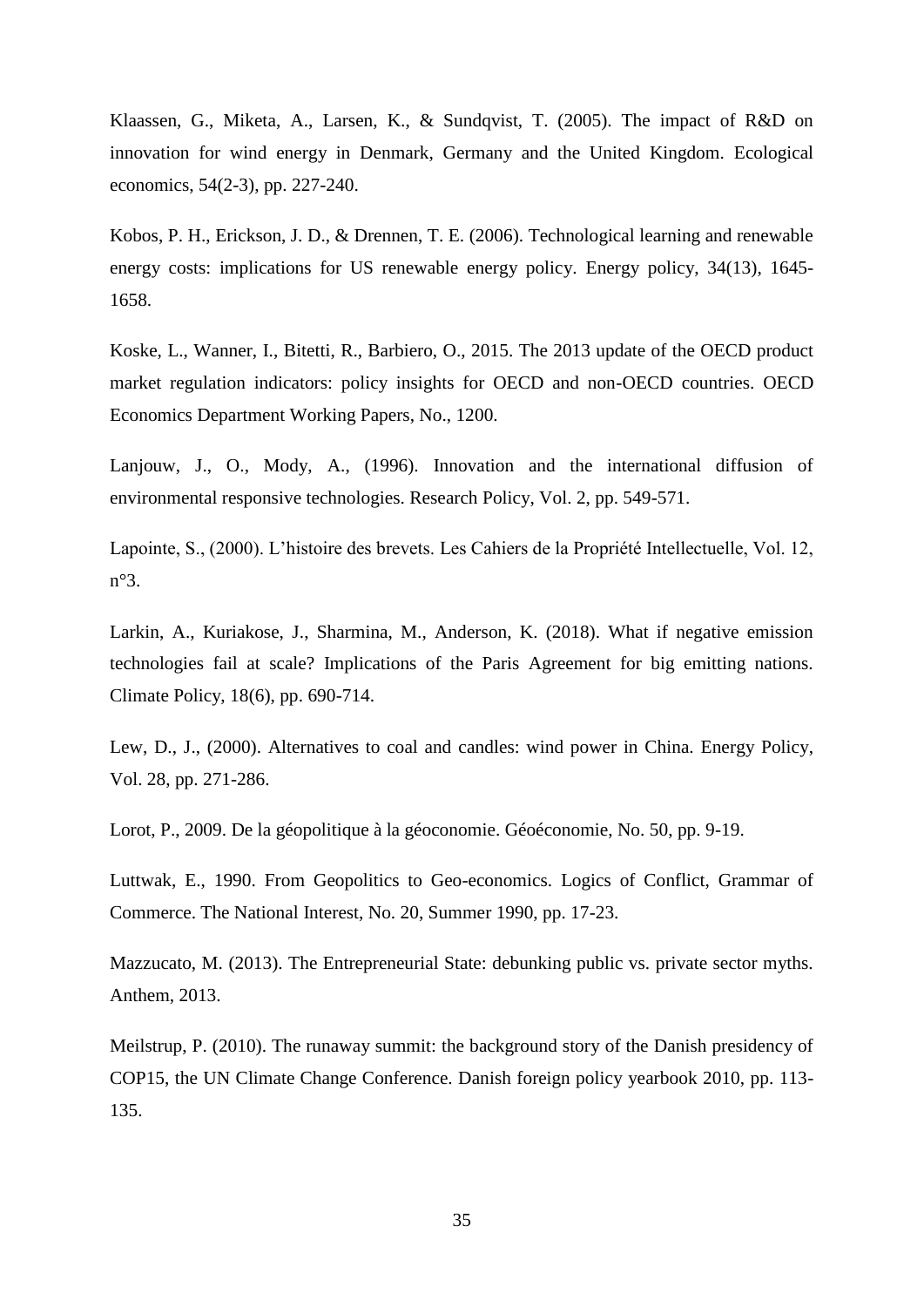Michielsen, T. O. (2014). Brown backstops versus the green paradox. Journal of Environmental Economics and Management, 68(1), pp. 87-110.

Nemet, G. F. (2009). Demand-pull, technology-push, and government-led incentives for nonincremental technical change. Research Policy, 38(5), pp. 700-709.

Newell, R., G., Jaffe, A., B., Stavins, R., N., (1999). The induced innovation hypothesis and energy-saving technological change. The quarterly journal of economics, Vol. 114, Issue 3, pp. 941-975.

Nordhaus, W., (2015). Climate clubs: overcoming free-riding in international climate policy. American Economic Review, Vol. 105, n°4, pp. 1339-1370.

Ockwell, D., Haum, R., Mallett, A., Watson, J., (2010). Intellectual property rights and lowcarbon technology transfer: Conflicting discourses of diffusion and development. Global Environmental Change, Vol. 20, pp. 729-738.

OECD. (2009). OECD Patent Statistics Manual. OECD (Ed), Paris.

OECD. (2015). Nuclear Legislation in OECD and NEA countries. Regulatory and Institutional Framework for Nuclear Activities: Denmark. OECD (Ed), Paris.

Paish, O., (2002). Small hydro power: technology and current status. Renewable and Sustainable Energy Reviews, Vol. 6, pp. 537-556.

Park, W., G., (2008). International patent protection : 1960-2005. Research Policy, Vol. 37, pp. 761-766.

Peters, G. P., Andrew, R. M., Canadell, J. G., Fuss, S., Jackson, R. B., Korsbakken, J. I., ... & Nakicenovic, N. (2017). Key indicators to track current progress and future ambition of the Paris Agreement. Nature Climate Change, *7*(2), pp. 118.

Pollitt, M., 2012. The role of policy in energy transitions: Lessons from the energy liberalization era. Energy policy, Vol. 50, pp. 128-137.

Popp, D., (2002). Induced innovation and energy prices. American Economic Review, Vol. 92, n° 1, pp. 160-180.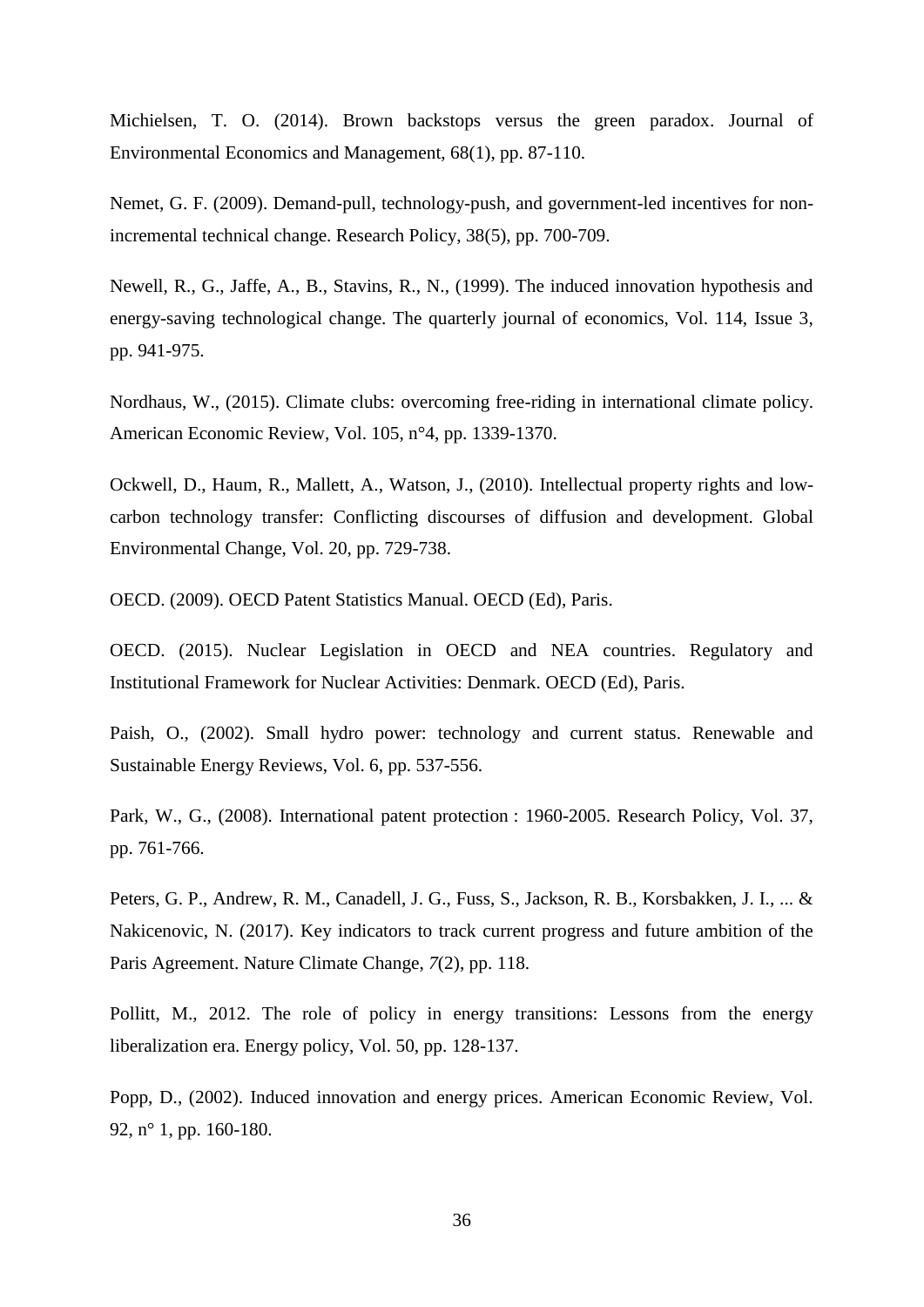Popp, D., (2005). Lessons from patents: Using patents to measure technological change in environmental models. Ecological Economics, Vol. 54, pp. 209-226.

Putnam, J., (1997). The Value of International Patent Rights. UMI Dissertation Services.

Rogelj, J., Meinshausen, M., & Knutti, R. (2012). Global warming under old and new scenarios using IPCC climate sensitivity range estimates. Nature climate change, 2(4), pp. 248.

Rose, S. K., Richels, R., Blanford, G., & Rutherford, T. (2017). The Paris Agreement and next steps in limiting global warming. Climatic Change, 142(1-2), 255-270.

Serrano‐González, J., & Lacal‐Arántegui, R. (2016). Technological evolution of onshore wind turbines—a market‐based analysis. Wind Energy, 19(12), pp. 2171-2187.

Sinn, H. W. (2008). Public policies against global warming: a supply side approach. International Tax and Public Finance, 15(4), pp. 360-394.

Smulders, S., Tsur, Y., & Zemel, A. (2012). Announcing climate policy: Can a green paradox arise without scarcity?. Journal of Environmental Economics and Management, 64(3), pp. 364-376.

Soete, L., (1987). The impact of technological innovation on international trade patters: The evidence reconsidered. Research Policy, Vol. 16, pp. 101-130.

Sovacool, B. K., Mukherjee, I., Drupady, I. M., & D'Agostino, A. L. (2011). Evaluating energy security performance from 1990 to 2010 for eighteen countries. Energy, 36(10), pp. 5846-5853.

Stern, N., Peters, S., Bakhshi, V., Bowen, A., Cameron, C., Catovsky, S., ... & Edmonson, N. (2006). Stern Review: The economics of climate change (Vol. 30, p. 2006). London: HM treasury.

Thoma, G., (2013). Quality and Value of Chinese Patenting : An International Perspective. Seoul Journal of Economics, Vol. 26, no. 1, pp. 33-71.